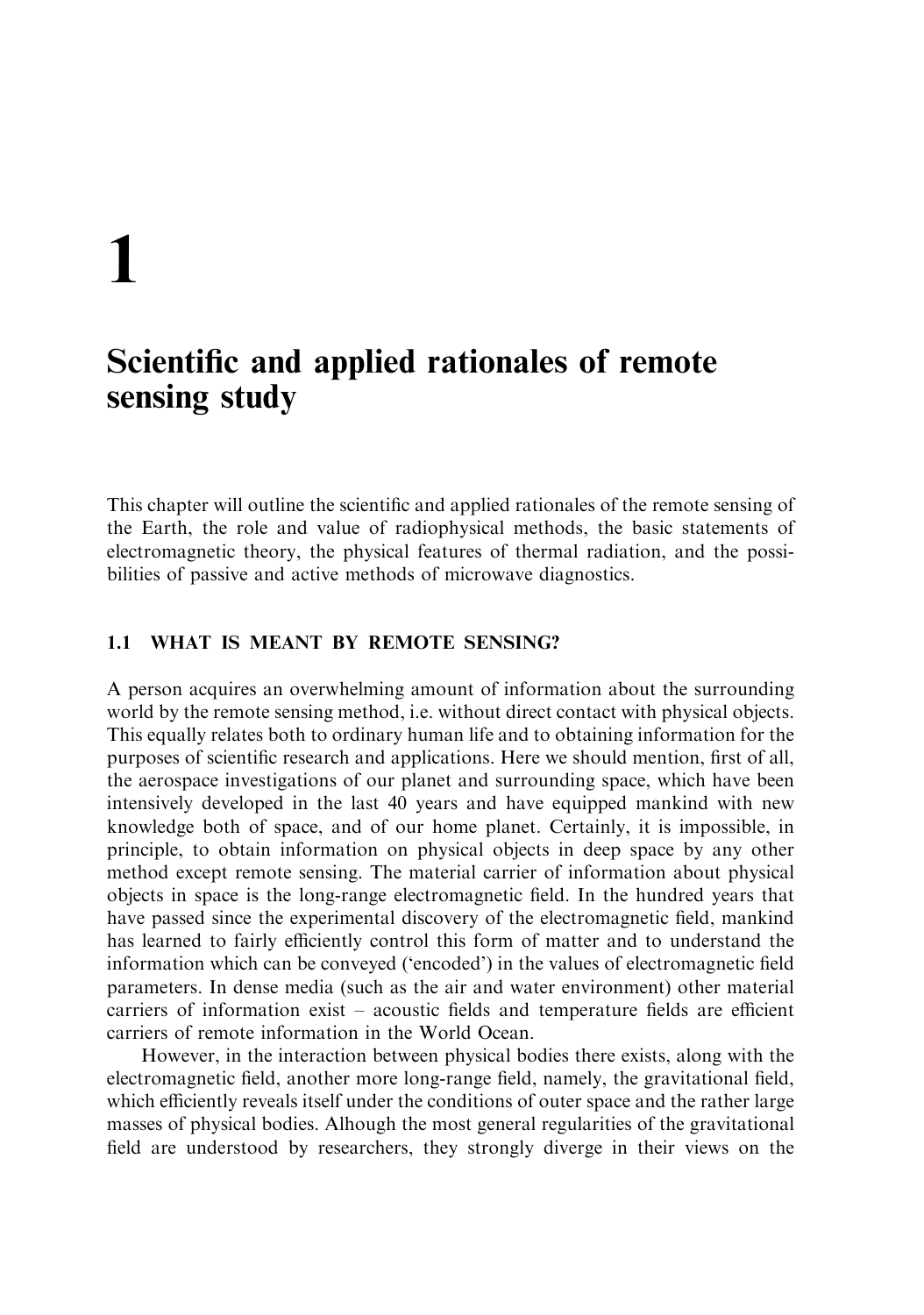structure and basic characteristics of this field. Attempts to discover the wave structure of the gravitational field (gravitational waves) have not been successful yet. Therefore we cannot (at least at the present stage of knowledge) consider the gravitational field as a useful material carrier of remote information.

Thus, by remote sensing is meant the science of obtaining physical information about a physical object at some distance from it by means of the purposeful processing of a received electromagnetic field which, in its turn, has interacted with the object under study. Electromagnetic field energy can belong both to the thermal radiation of a physical body, and to be the energy reflected from a body from some extraneous source (the Sun, for instance). In actual observational practice these electromagnetic fields exist in the 'mixed' mode, and sometimes the fairly complicated problem of separating these radiations arises, since they 'carry' in themselves completely different physical information.

The remote sensing process is usually subdivided into various components (or units) (Sabins, 1987; Pease 1991; Megie and Readings, 2000; Kramer, 1996; Danson and Plummer, 1995).

- (1) The source of electromagnetic energy the first requirement in remote sensing concerns the presence either of a source of energy, or of natural radiation, or of an external source with respect to the object under study.
- (2) The interaction with the object during interaction with an object its physical and geometrical properties are represented ('encoded') in the values of electromagnetic field parameters.
- (3) The radiation and a medium  $-$  in the passage of the electromagnetic field from an object to the receiver of radiation it can be additionally distorted (for example, by the presence of the atmosphere) and weakened.
- (4) The reception of radiation is carried out by special onboard devices (sensors), which receive the electromagnetic field from empty space and then process it in order to obtain the steady characteristics.
- (5) The transmission, reception and processing the received information is usually transformed by the onboard device into electronic form and then translated through special communication channels (by means of the electromagnetic waves of other ranges) to receiving stations where, in its turn, it undergoes primary processing and is then transmitted to archival carriers.
- $(6)$  The interpretation and analysis the received information undergoes thematic processing with the purpose of obtaining necessary physical parametres for the matic analysis and the solution of particular physical or administrative tasks.

In this book we shall deal with each of the aforementioned components of sensing as applied to passive microwave remote sensing.

## 1.2 THE WAVE NATURE AND SPECTRUM OF ELECTROMAGNETIC RADIATION

The emission, propagation and interaction of electromagnetic energy with physical bodies can be considered and described from two quite identical points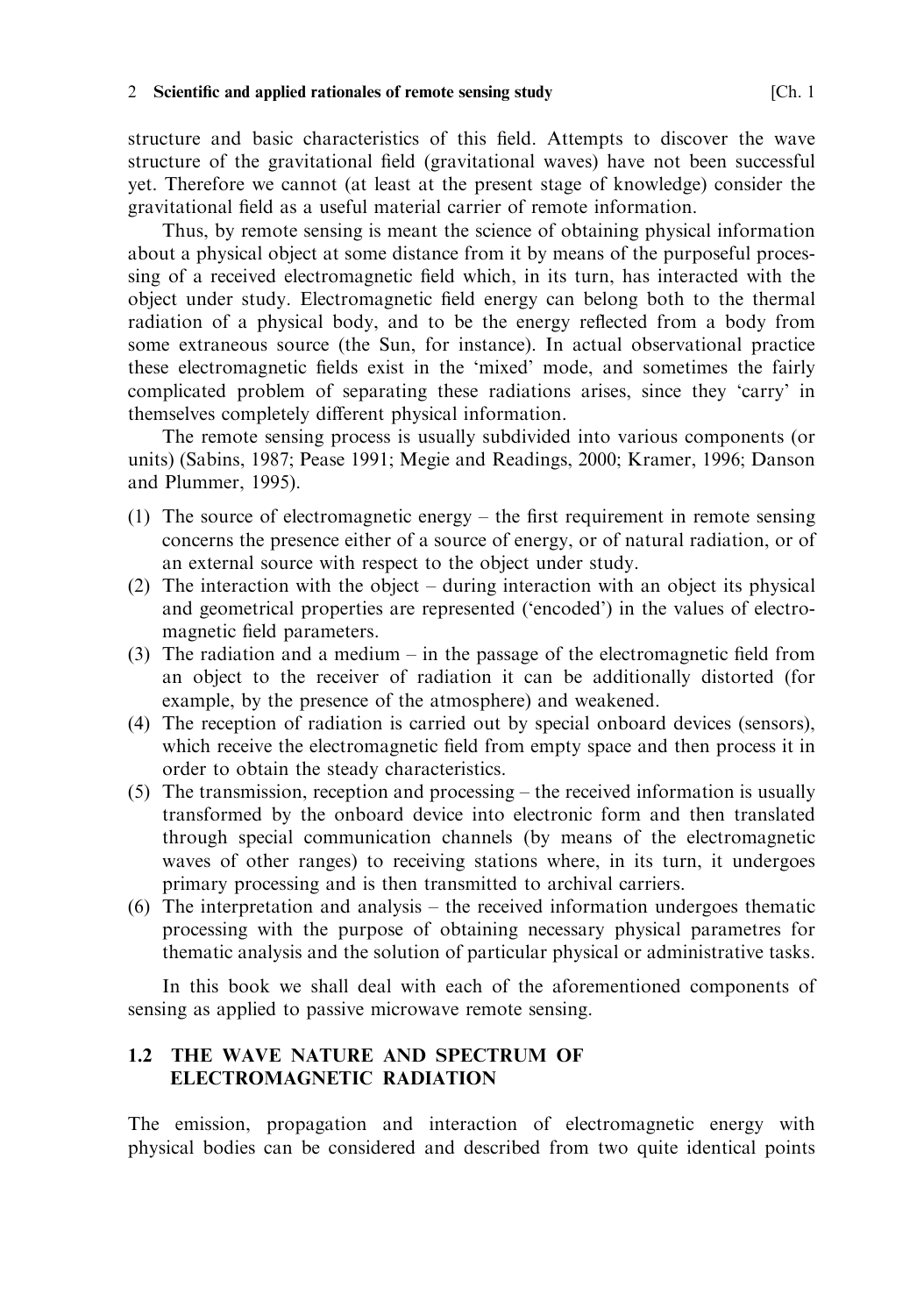of view: classical electromagnetic wave theory and quantum mechanics. In accordance with classical electromagnetic Maxwell theory, the energy of radiation propagates as electromagnetic waves and, in accordance with the quantummechanical approach, as separate, discrete quanta. These approaches are both equally applied in remote sensing problems. So, electromagnetic theory results are widely applied in calculating the radiation properties of physical surfaces (water, land), such as the degree of blackness and reflectivity of media, as well as in designing and manufacturing the radiophysical instruments for remote sensing. The quantum theory results are used in the determination of radiation energy emitted by physical bodies in the given frequency range, depending on its physical temperature, as well as in studying the radiation properties of gases, which can be explained and calculated from the quantum mechanics position only. In studying natural systems, however (for example, the radiation of hydrometeors in the Earth's gas atmosphere), the fundamental results were obtained using mixed approaches. It is important to note that the strict quantum-mechanical analysis of radiation interaction with substance leads, in a number of important applications, to equations and results which are substantially similar to the classical approach. For this reason, in solving practical remote sensing tasks, researchers adhere to the wave theory, since the latter has undoubted advantages, both in the observational practice of remote sensing and in the development and utilization of remote sensing instruments.

Within the wave theory framework electromagnetic radiation is described by the laws determining the behaviour of transverse waves, in which the synchronous oscillations of electric and magnetic fields occur in directions perpendicular to each other and perpendicular to the wave propagation direction. The oscillations propagate in space at a finite velocity, which depends on the properties of the medium. The velocity of electromagnetic waves in a vacuum is equal to  $c_0 = 2.9979 \times 10^8 \,\mathrm{m\,s}^{-1}$ .

The types of electromagnetic radiation can be classified according to their wavelength in a vacuum or to their frequency of oscillation. These two characteristics of an electromagnetic field are especially important for understanding the physics of the interaction of radiation with the physical objects being studied. By the wavelength is meant the length of one cycle of oscillations, which is measured as a distance between two neighbouring crests of a wave  $(\lambda)$ . The wavelength is measured in metres (m), or in corresponding fractions of a metre, such as nanometres (nm,  $10^{-9}$  m), micrometres (um  $10^{-6}$  m) or centimetres (cm,  $10^{-2}$  m). The frequency refers to the number of cycles of a wave passing a fixed point per unit of time. The frequency is normally measured in hertz (Hz), equivalent to one cycle per second, and various multiples of hertz.

The frequency (designated as  $\nu$  or f) of oscillations of coupled electrical and magnetic fields is associated with the wavelength by the following important relation:  $c_0 = \lambda \nu$ .

The understanding of electromagnetic radiation characteristics in terms of their wavelength and frequency is crucial to understanding the information to be extracted from remote sensing and space research data. Below we shall consider in detail the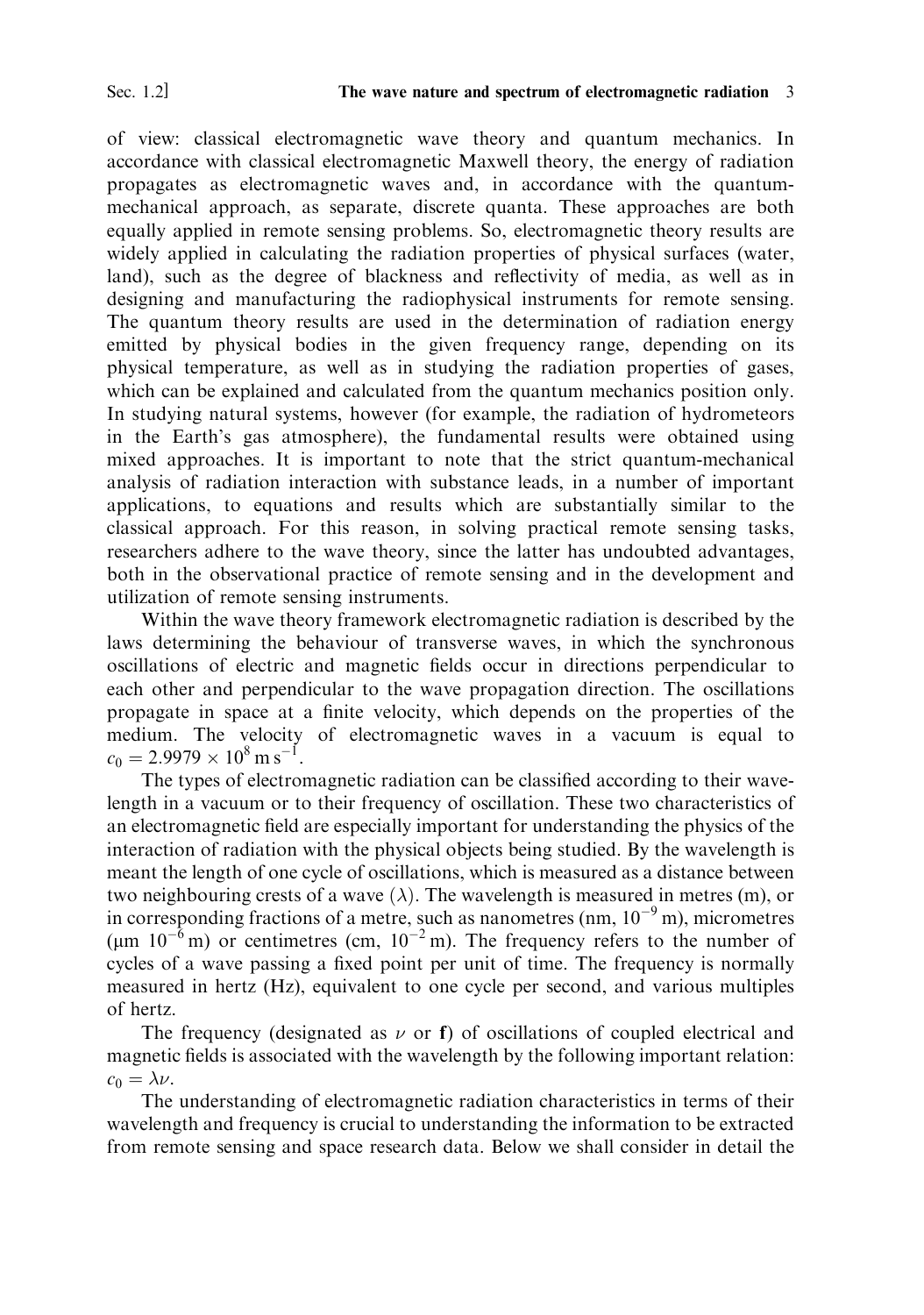scale and ranges of electromagnetic waves, mainly in their application to remote sensing and space research problems.

Figure 1.1 presents the scale of electromagnetic waves (the electromagnetic spectrum) and its accepted subdivision into ranges, as well as the types of artificial and natural radiation and the physical mechanisms of electromagnetic radiation. It should be noted first of all that the separation of electromagnetic spectrum ranges has a long (and sometimes complicated) history and was determined not only by physical and astronomical laws (for example, by the presence of a medium-class star – the Sun – at a fairly short distance from the Earth and by the physical properties of the Earth's atmosphere), but also by the development of ways and methods of excitation, generation and recording of electromagnetic waves. There are no strict boundaries between the spectrum ranges separated and determined till now, and, apparently, it is impossible (and also inexpedient) to present these ranges in a strictly fixed form, taking into account the rapid progress in remote sensing and radio communication technology, as well as in wave reception technology in ultraviolet, X-ray and gamma astrophysics.

The spectrum of electromagnetic waves used in space and physical investigations is extremely extensive – from the very short wavelengths of the gamma and  $X$ -ray ranges up to the superlow-frequency range (tens and hundreds of kilometres). The ranges that are directly used for remote sensing are the visible, infrared (IR) and radio ranges. This is mainly due to the fact that various types of electromagnetic radiation are generated by quite different factors and interact in quite different ways with the Earth's atmosphere. So, whereas gamma radiation arises in nuclear processes, in radioactive decay and in the fission of nuclei, X-ray radiation arises in atomic processes  $-$  when a substance is bombarded by high-energy electrons. The electromagnetic radiation formed in the visible, IR and radio ranges has been called thermal radiation. It arises due to the internal energy of a substance caused by transitions between rotation-vibration levels of molecules in gases, as well as by the oscillations of molecules in liquid and solid bodies and by the vibrations of a lattice in solid bodies (Figure 1.1(a),(b)). Thus, whereas in the reception and processing of electromagnetic waves in the gamma and X-ray ranges it is possible to obtain information on nuclear and atomic processes occurring in the substance studied, the reception and processing of electromagnetic waves in the visible, IR and radio ranges provides principally new information  $-$  data about the macro-characteristics of a substance, such as its physical and chemical composition, and its thermal properties, as well as about the geometrical properties of an object (Figure 1.1(b)). Along with thermal radiation in the microwave and radio ranges, a number of electromagnetic radiations arise, which are formed in plasma and plasma-like media  $-$  the emissions from the corona of the Sun, from the Earth's magnetosphere and ionosphere, and from thunderstorm activity in the Earth's atmosphere (Figure 1.1(b)). The powerful artificial radiation sources in the radio range are also well known: broadcasting radio stations, television stations, radars and space communications systems (Figure 1.1(a)). The activity of these systems sometimes erects very serious obstacles to remote sensing of the Earth in these ranges.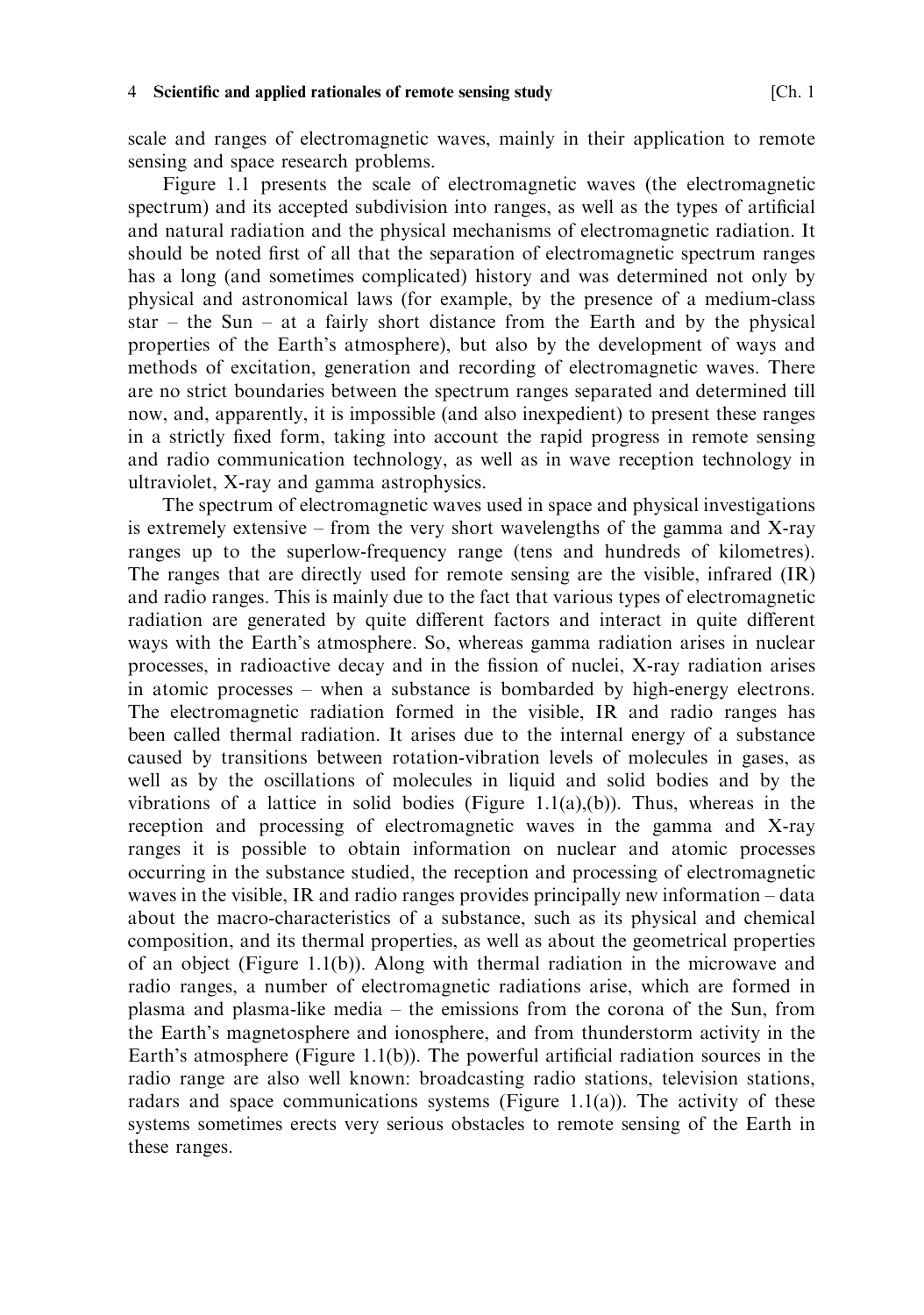

Figure 1.1. The spectrum of electromagnetic radiation. (a) The sources of radiation. (b) Physical mechanisms of electromagnetic radiation.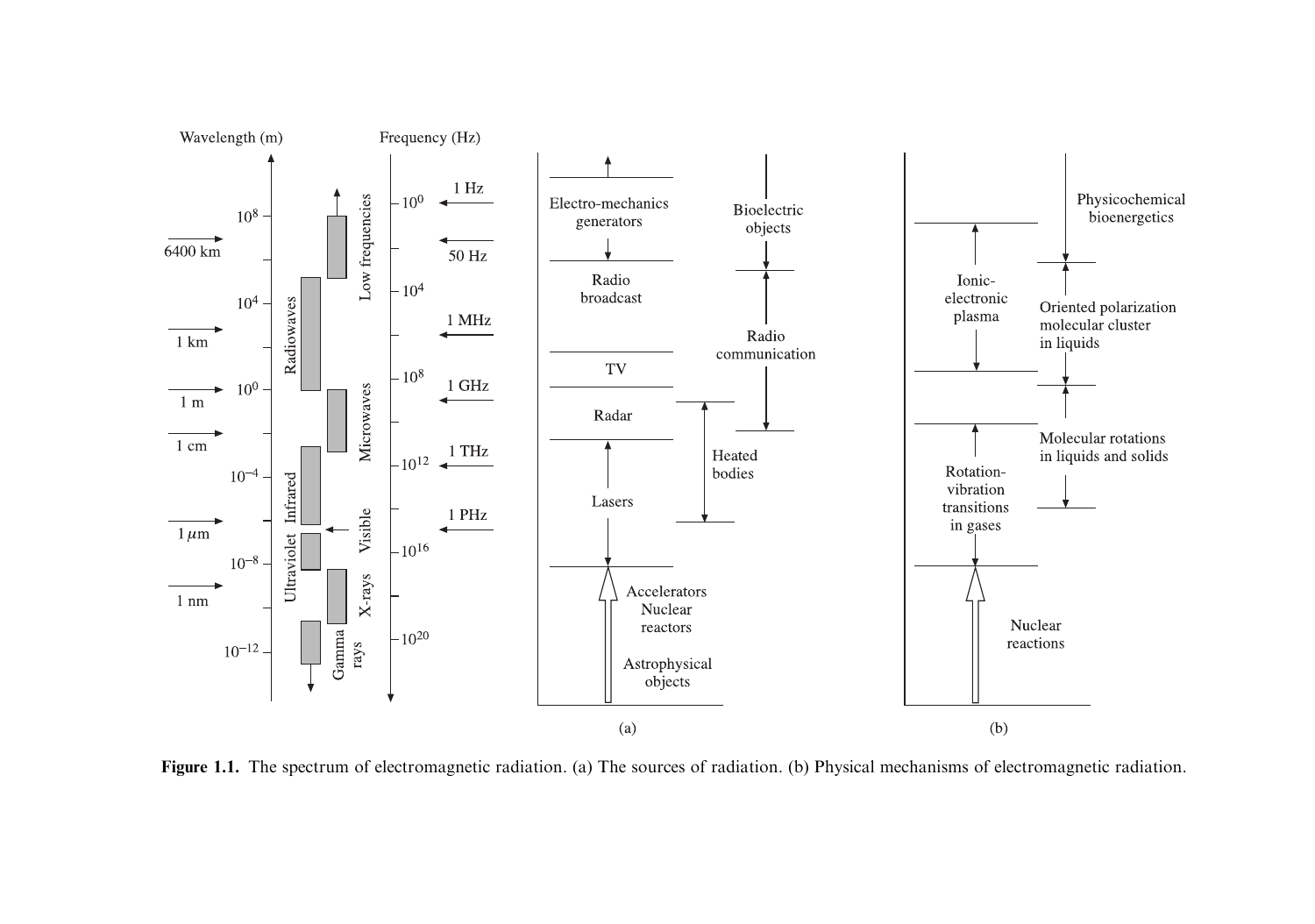For direct human activity, the most important, range of the electromagnetic spectrum (which was historically first in mankind's practical activity) is the visible range, covering the interval from approximately  $0.4 \mu m$  to  $0.7 \mu m$ . Certainly, we should be aware of how amazingly small the visible part of a spectrum is in comparison with the whole range of electromagnetic radiation surrounding mankind which is not perceived at all by human organs of sense. The separation of six subranges within this range underlies the psycho-physiological concept of human colour vision (the concept of colours):

- Violet:  $0.4 0.446 \,\text{\mu m}$
- Blue:  $0.446 - 0.500 \,\mathrm{\upmu m}$  $\bullet$
- Green:  $0.500 0.578 \,\mu m$
- Yellow: 0.578-0.592 um
- Orange: 0.592-0.620 µm
- Red:  $0.620 - 0.7$ um  $\bullet$

Optical observations are formed on the basis of a complex combination of solar radiation scattered and re-scattered by physical bodies. This radiation is strongly transformed in intensity and spectral composition, which just generates a brightcolour picture of mankind's environment. For efficient remote investigation of various types of surfaces on the Earth (such as the water surface, mountain rocks, minerals, vegetation) specialists subdivide the total visible range into a number of subranges, which are determined by the physical properties of substances and do not correspond at all to the psychological perception of colours by humans. A vast specialist literature is devoted to studying these issues, and so they are not considered in this book.

The next portion of the electromagnetic spectrum, which is intensively used in remote sensing and in a number of important applied areas (such as rocket technology and nuclear power engineering), stretches from the red boundary of the visible spectrum to wavelengths of the order of  $100 \mu m$ . This range comprises the major part of thermal radiation energy (taking into account, certainly, those thermodynamic temperatures that can be achieved under Earth's conditions). This spectral range is called the infrared. From the viewpoint of technological applications this range is subdivided into the near-infrared region, which extends from the visible range to wavelengths of approximately  $25 \mu m$ , and the far-infrared region corresponding to longer waves, up to  $1000 \mu m$  (0.1 cm). The remote sensing specialists, however, adhere to the other concept concerned with the physical features of remote observations in these ranges. So, the main IR range can be subdivided into two subranges in accordance with their radiation properties – reflected IR and emitted, or thermal, IR. Reflected IR covers wavelengths from approximately  $0.7 \mu m$  to  $3.0 \mu m$  and radiation in the reflected IR region is used for remote sensing purposes in ways very similar to solar radiation in the visible portion. It is important to note that the thermal IR region essentially differs from the visible and reflected IR regions, since the source of radiation in this range is the physical body itself that is subject to investigation. Thermal IR covers wavelengths from approximately  $3.0 \mu m$  to  $100 \mu m$ . Inside the thermal range is the important subrange, whose value can hardly be exaggerated.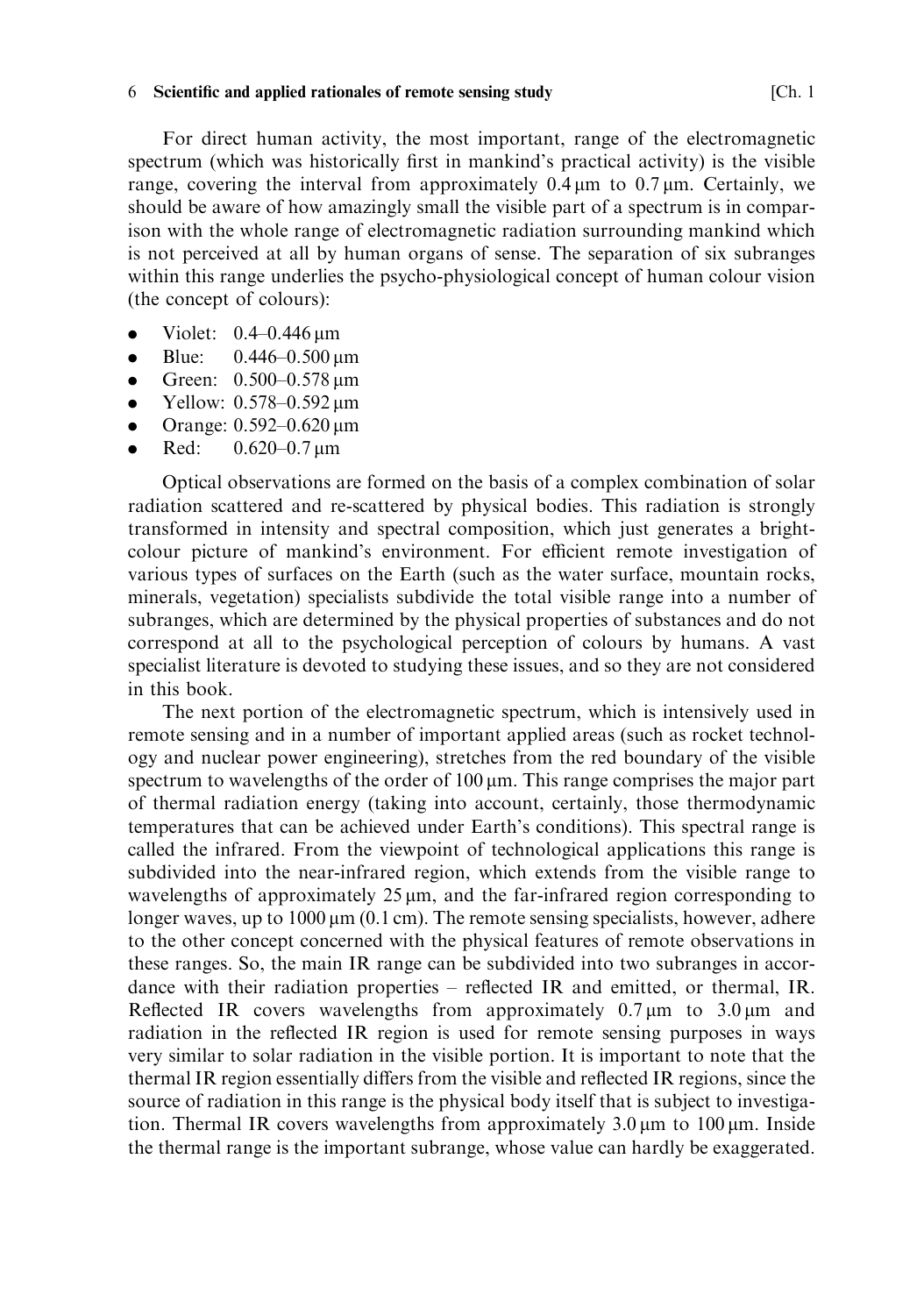This range, extending from 8 um up to 12 um is characterized by the fact that the information obtained when using it strictly corresponds to the thermodynamic temperature of any physical object on the Earth. Actually, each modern operative and research satellite system carries remote sensing devices of this range in its structure. It should also be noted that the range from  $100 \mu m$  to  $1000 \mu m$  is intensively explored now from the viewpoint of using it in remote sensing tasks. Radiophysicists often call it the submillimetre range, and often include it in the 'radiowaves' notion.

The huge range of wavelengths, from  $1 \times 10^{-5}$  to  $10^{10}$  m (and, accordingly, with frequencies from  $3 \times 10^{12}$  Hz to several Hz), is called radiowaves. After successful experiments by the Russian physicist A. S. Popov (1895–1899) and G. Marconi  $(1897-1901)$  on using electromagnetic waves in the range of  $1-200$  m for accomplishing a wireless communication at a distance, a wide practical application of electromagnetic waves in the metre and decametre ranges began. The experimental discovery by A. S. Popov in 1897 of the phenomenon of the reflection of electromagnetic waves from physical bodies (military ships) can be considered as the first example of using electromagnetic waves as a remote information carrier. The practical usage of radiowaves from various frequency subranges is dependent on the features of the propagation of radiowaves of various wavelengths and on the conditions of their generation and directional emission. Proceeding from these physical circumstances, the International Radio-Communication Regulation approved the division of radiowaves into ranges strictly corresponding to the wavelengths (millimetre, centimetre, decimetre, metre, kilometre etc.), as well as into some special subranges allocated for the operation of radio stations, television stations. communication systems, mobile communications, space communications. Lowfrequency and hyperlow-frequency electromagnetic waves are widely used in industry (the alternating current of 50-Hz frequency with the wavelength of 6000 km is best-known in domestic conditions). Waves in these ranges are generated both in electronic circuits and by means of electromechanical generators. Figure 1.1 specially marks the wavelength corresponding to the length of radius of the Earth globe, as well as the wavelengths corresponding to the spatial dimensions actually encountered in ordinary human life (1 km, 1 m, 1 cm). In view of the saturation of the radio range with various kinds of radio communication, e.g. TV, broadcasting and radar, international organizations (URSI, in particular), have accepted rules that regulate (and sharply limit) the activity of any type of radiation by rigid frequency frames and, accordingly, new frequency classifiers are introduced. Similar frequency limitations have also been introduced for radio-physical remote sensing systems and for radio-astronomical investigations (Zuzek, 2000; Zuzek et al., 2000; Wende, 2000; Rochard, 2000; Huneycutt and Zuzek, 2000). As problems related to exploration of the radio range increase, the boundaries of the frequency ranges undergo (and, undoubtedly, will continue to undergo) significant variations. So, in view of the active exploration of the millimetre and submillimetre ranges for studying the content of and variations in the small gas components (greenhouse gases) in the troposphere and stratosphere, a new frequency classification of these ranges has now been elaborated (Maeda et al., 2000; Maier et al., 2000; Konig et al., 2000; Hartmann et al., 1996; Greving, 2000).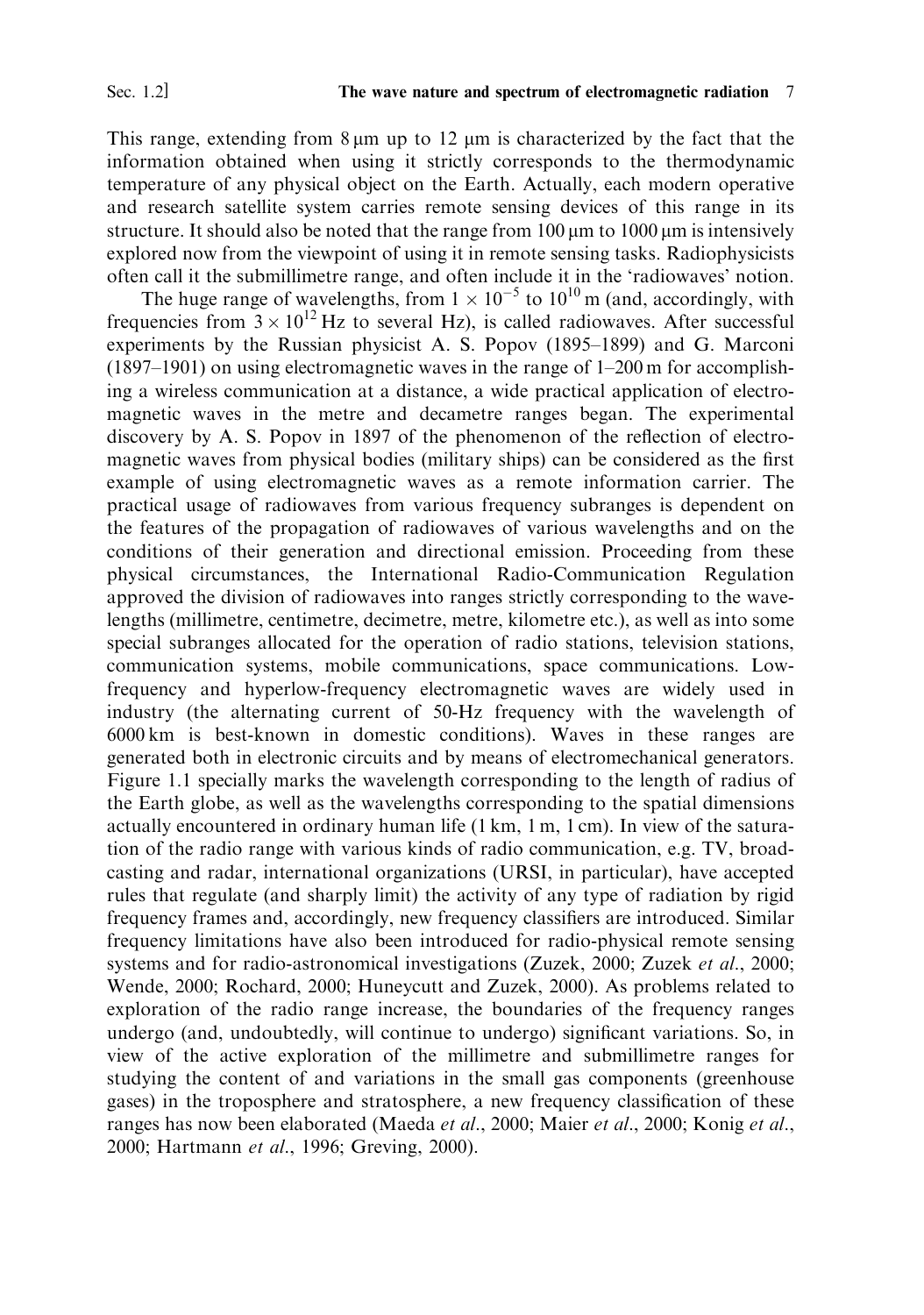

Figure 1.2. Schematic presentation of the influence on a human of the surrounding electromagnetic radiation fields. UV is ultraviolet waves;  $O_3$  is ozone layer; RB is radio broadcasting transmitter.

For the purpose of simplifying the qualitative approach, remote sensing specialists have accepted the following separation of the radio range: microwaves, with wavelengths from  $1 \text{ mm}$  to  $1 \text{ m}$ ; and radiowaves, with wavelengths from  $1 \text{ m}$  to 10 km. Until now, from the viewpoint of remote sensing activity, the 'long' millimetre and centimetre and 'short' decimetre ranges have been well explored. The advance into the metre and decametre ranges meets, however, some major difficulties, first of all the problems of insufficient spatial resolution and external 'parasitic' emissions. On the other hand, in exploring the submillimetre range, problems of insufficient power sensitivity of the equipment arise; but they have been successfully overcome.

Though the energy of electromagnetic radiations of quite different types and huge intensity permanently surrounds us (Figure 1.2), we, nevertheless, do not actually notice this, since our organs of sense are capable of detecting directly only a very small portion of this energy, first of all in the visible range and, to an essentially lower degree, in the IR thermal range. For detecting all the rest of the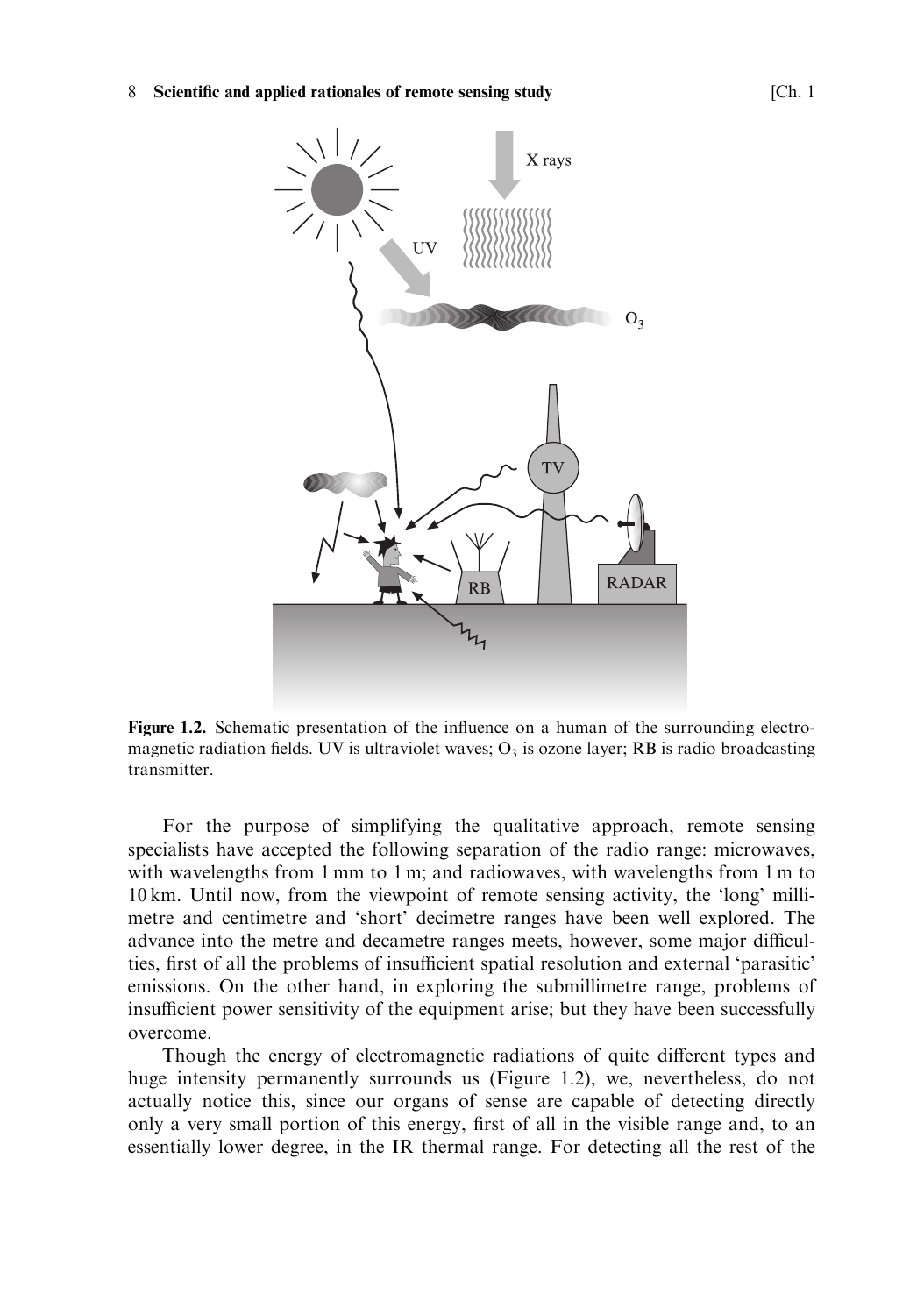electromagnetic spectrum, special instruments are required. Our eyes, being very sensitive and direct receivers of electromagnetic waves in the visible range, represent a perfect optical interferometer with a slightly fluctuating base (the distance between the pupils), which forms a signal for subsequent processing in our brain as a spatial-correlation function of the three-dimensional image (the hologram, in essence). Our brain possesses the unique property of processing and restoring (with a particular time constant of about 0.05 s) the received hologram into three-dimensional colour images. With the help of eyesight we receive (according to different estimations) from 80% to 95% of the information we need. On the other hand, because of the psycho-physiological mechanism of image interpretation, human eyesight and visual perception by the brain has many limitations, among which are both physical and physiological fatigue and optical illusions. The generalization of images in the human brain sometimes assumes fantastic forms, which have nothing in common with reality. For these reasons human eyesight is far from being a reliable physical tool in all cases.

Our skin is sensitive to electromagnetic waves of IR thermal range, but to an insufficient degree to be a source of serious remote information (which is well known from daily life). However, some biological organisms from the animal world (for example, the rattlesnake) orient themselves in space mainly using precisely this range of electromagnetic radiation.

We are not susceptible at all to emissions in the radio range, and this is a great boon for us, since the effective radiation from TV and radio stations and radars is many millions of times greater than the radiation we receive from the Sun. This human unreceptiveness to waves in the radio range is associated, first of all, with a very small value of the radiophoton quantum, which does not influence the physicalchemical links in the biological molecules of the human body. If this were not the case, the biological life of a man in the modern environment of super-power radio emission would be impossible.

It is the full absorption of these emissions by the upper layers of the atmosphere which saves a man (and the entire biological community on the Earth in general) from the X-ray and gamma radiation of powerful extraterrestrial sources, which are very dangerous to the biological life. The ultraviolet radiation of the Sun is essentially suppressed in the ozone layer of the stratosphere.

## **1.3 PASSIVE AND ACTIVE SENSING**

In relation to the objects studied, remote sensing methods are subdivided into passive ones, i.e. providing only reception of the electromagnetic field, and active ones, which provide both emission of an electromagnetic field with given characteristics (its form, amplitude and phase – the coherent signal), and reception of a signal, reflected from the studied object, whose characteristics incorporate physical information about the object. In the first case, the physical information on a studied object is incorporated both in the intensity of a received fluctuation signal and in its spectral characteristics. In the second case it is incorporated both in the amplitude and form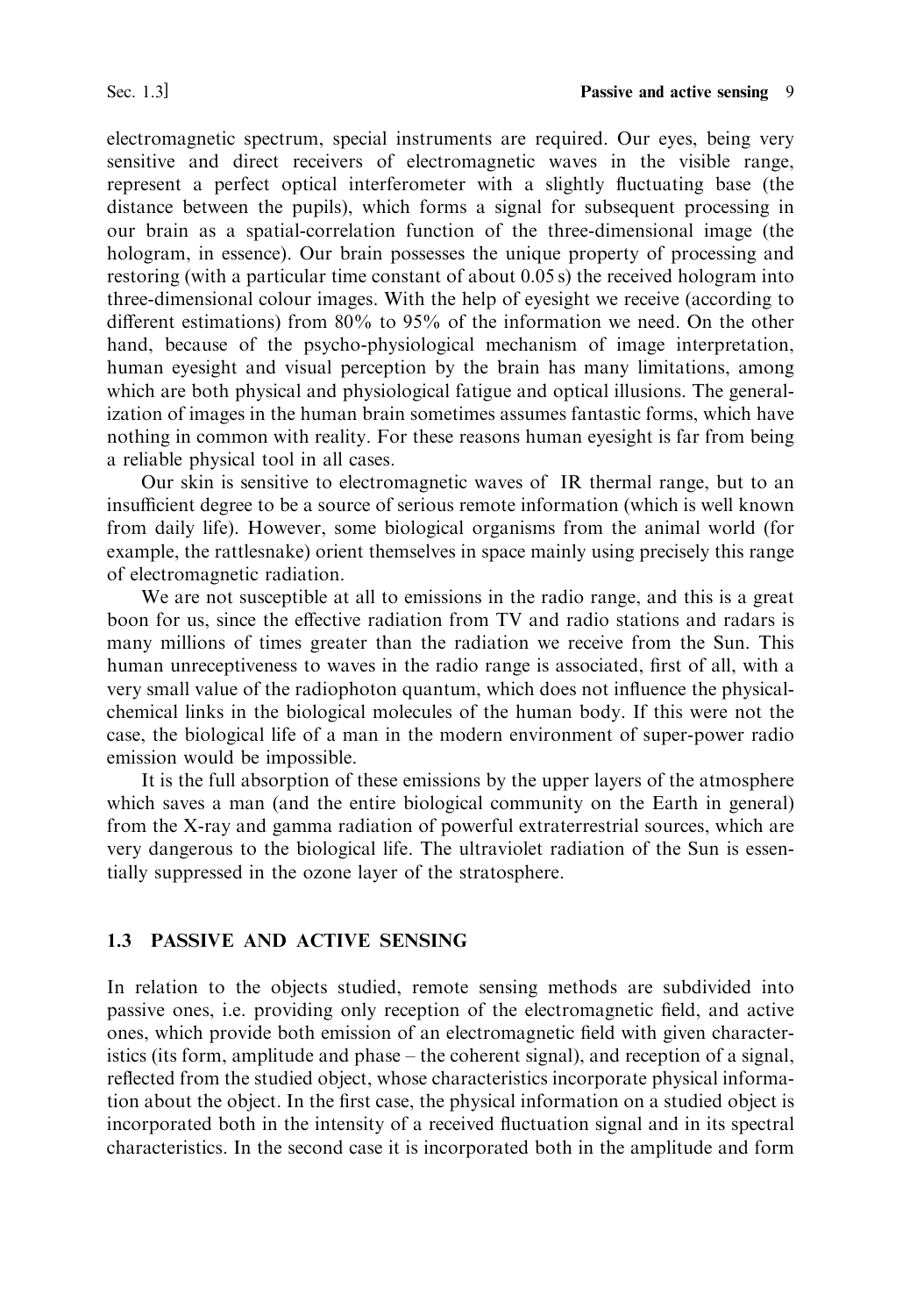of a reflected signal, and in its phase distortions. The data on the phase features of a reflected signal qualitatively change the information obtained about physical objects, thus making it possible to determine their kinematic properties, to measure the distance to an object and to implement essentially new signal processing modes (the so-called aperture synthesis modes). The latter methods increase the resolution of the entire system (certainly, after specialized processing) 100–1000 times with respect to the so-called Rayleigh diffraction limit.

Along with coherent signals, in the active modes there are also used the so-called incoherent (noise) sources, which do not allow the recording and the handling of the phases of oscillations because of the wide range frequencies used in these cases. A striking representative of this kind of source is the Sun – the star nearest to the Earth – which plays for remote sensing the part of a fairly 'standard' source of 'illumination' in the visible range for an illuminated part of the globe. Part of the electromagnetic energy of the Sun in the visible range is absorbed by the surfaceatmosphere system, transfers into heat and only then is re-emitted, but now in quite other ranges of electromagnetic wavelengths – IR and microwave.

An obvious advantage of artificial active sources is the possibility of using them as required during the experiment, regardless of the time of day and the season. However, the operation of active systems under onboard conditions requires the presence of considerable sources of energy on the flying vehicle, for the generation of electromagnetic waves of appropriate range and power, corresponding to the orbital conditions of flight and the reflective properties of an object.

The passive methods are based on the reception of the so-called thermal radiation of physical objects due to the internal (thermal) energy of matter, which enables spontaneous transitions between rotation-vibration levels of molecules in gases, the oscillations of molecules in liquid and solid bodies and vibrations of a lattice in solid bodies. We shall devote the basic part of this book to studying this type of radiation. The instruments, which carry out the reception and processing of such radiation, are called radiometers (in the corresponding range of wavelengths).

The passive methods include: the radiothermal location of the Earth and planets, radio-astronomy, optical and IR astronomy, X-ray astronomy, and various modes of thermal IR survey of the Earth and planetary surface. The active methods include: scatterometry, radar survey in the modes with a real aperture and with a synthesized aperture, Doppler radar, and optical measurements with active illumination (the Sun, lidars). The important direction is now the study of the possibilities of radiothermal (passive) reception in the Michelson-type interferometre mode and in the aperture synthesis mode. The implementation of such modes of a typically coherent type for noise signals seems surprising at the first sight. However, as will be studied in Chapters 2 and 7, any narrowband noise signal possesses some kind of coherent-noise dualism, i.e. under some conditions the noise signal behaves as if coherent (for example, a sine wave).

It is emphasized once again that the principal distinction between passive and active remote sensing methods consists in the fact that the data obtained by passive systems (radiometers) comprise information on the thermal state of a studied object, whereas the data of active systems convey information on the kinematics and surface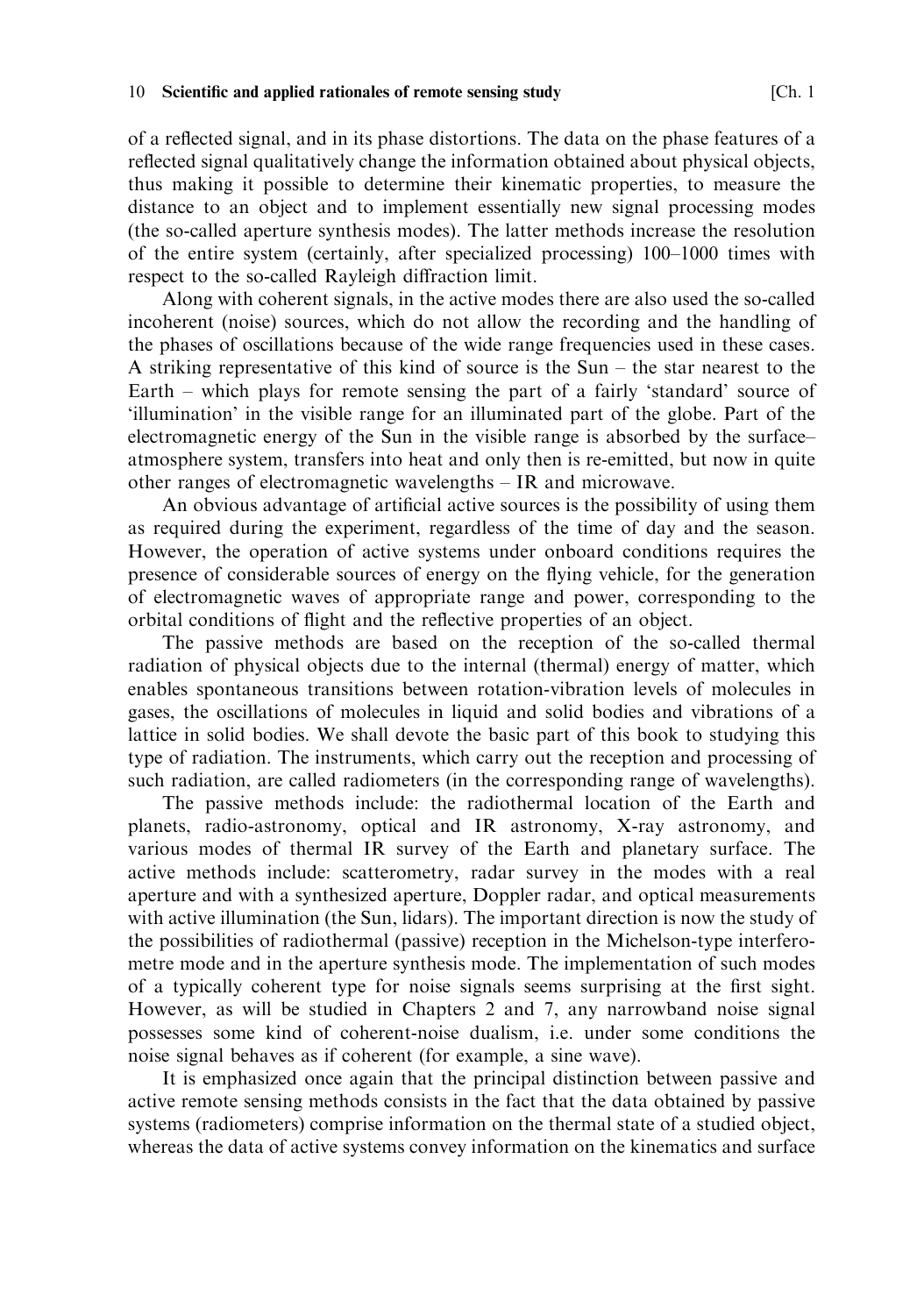roughness of an object. So, for instance, no information can be obtained (by active methods) about the state (physics and chemistry, pressure, temperature) of gases in the pure atmosphere, because the scattering of electromagnetic waves on gas molecules is extremely insignificant (as opposed to the scattering on hydrometeors and aerosols in the Earth's atmosphere). At the same time, thermal radiation, being a purely quantum effect, provides amazing (in its information capacity) data about the state of gas media on the Earth, on planets (their atmospheres) and in outer space (molecular clouds, stellar atmospheres). In addition, we mention one more important peculiarity: the information on dielectric, geometric and volumetric properties and on the state of surface (the degree of roughness) of a studied object is 'incorporated' in the passive and active sensing data with various degrees of information capacity. This is precisely the reason why these methods do not duplicate each other at all, despite their being treated as if they did in some manuals. On the contrary, these methods mutually supplement each other and enrich the information on a physical object. In recent years the curious tendency has arisen for simultaneous (complex) processing of the data obtained by active and passive radio-physical remote instruments, by using some specialized synergetic retrieval algorithms. New results, obtained by means of such processing, obviously provide evidence of the mutual supplementation of these two approaches in radiophysical sensing. Similar conclusions can be drawn with respect to sensing in other ranges too (laser active sensing in the visible and IR ranges supplement the traditional methods).

#### $1.4$ THERMAL RADIATION: THE ROLE AND SOURCES

One of the fundamental factors explaining the major importance of thermal radiation in remote sensing and astrophysical applications is its rather transparent physical linkage with the internal thermal structure of a physical object and with its physical and chemical features. The role of thermal radiation is also large in a number of industrial-technological applications, such as power engineering, rocket technology and metallurgy.

All physical objects, having physical temperatures that differ from the absolute zero, continuously emit the fluctuation electromagnetic field arising due to the internal energy, which enables spontaneous transitions between rotation-vibration levels of molecules in gases, oscillations of molecules in liquid and solid bodies and vibrations of a lattice in solid bodies with subsequent de-excitation of electromagnetic quanta. The radiation has a typically quantum character. The energy of radiation covers a very wide range of wavelengths and has (according to radiophysical terminology) a continuous spectrum of rather complex form, the position of maximum of which depends on the thermal temperature of the substance. As this temperature increases, the total energy of emitted thermal radiation grows, and the spectrum maximum shifts to the region of short wavelengths. Thermal radiation is emitted both by all physical bodies under Earth conditions (including our own planet) and by stars, galaxies, nebulae and molecular clouds situated in the deep space, and even by such exotic objects as black holes, one of which is situated at the centre of our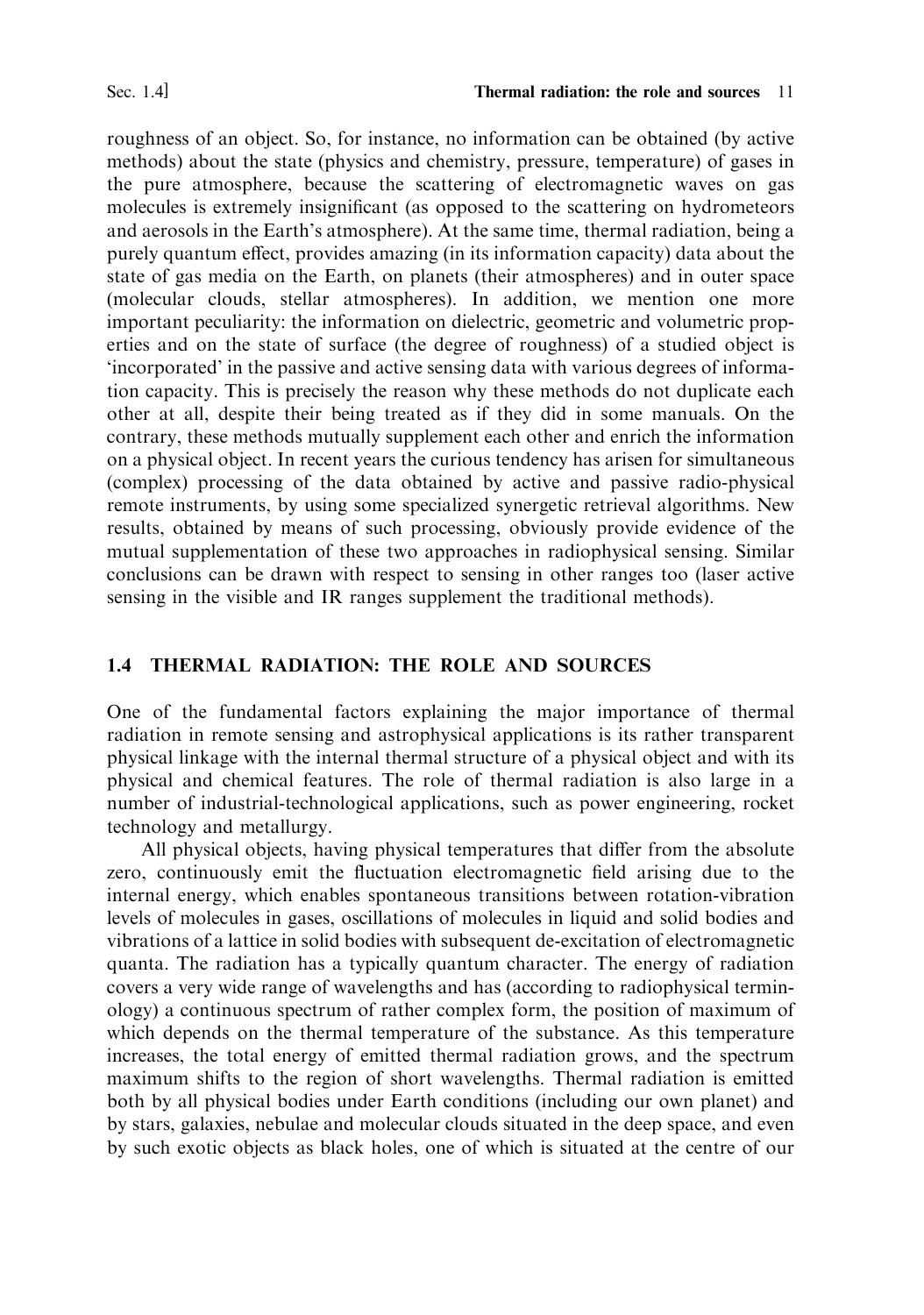$[Ch. 1]$ 

galaxy (the Milky Way). Certainly, along with thermal radiation, the whole spectrum of other electromagnetic emissions falls on the Earth from space. One much emission is the so-called maser radiation from peculiar huge areas near stars consisting of molecules and atoms of gases, which are permanently in the excited state due to the presence of external emissions. Physical ties between the intensity and the spectrum of maser radiation and a quantum structure of substances are rather complicated and cannot be described in frameworks of thermal radiation theory.

Thermal radiation arises under the detailed equilibrium conditions in a substance for all emissionless processes, i.e. for various types of collisions of particles in gases and plasma, and for the exchange of energies of electronic and oscillatory motions in liquids and solid bodies. At local thermodynamic equilibrium, where thermal radiation is characterized by the value of temperature at a given point, thermal radiation is not at thermodynamic equilibrium with the substance. And in this case the emission of radiation to external space with redistribution of a temperature regime within a body is possible. To maintain the stationary state, in which the gradient thermal field must be sustained, the loss of thermal energy must be replenished from extraneous sources. The radiation spectrum at full thermodynamic equilibrium (the equilibrium or black-body radiation) possesses striking properties  $$ it does not depend on the nature of the substance and is determined by the fundamental law of nature: Planck's law of radiation.

For black and non-black bodies Kirchhoff's law of radiation (or, in a more general form, the fluctuation-dissipation theorem) is valid. This law relates the emissive and absorptive powers of these bodies with the emissive power of an absolutely black body. Applying the aforementioned radiation laws under the local thermodynamic equilibrium conditions to the emission and absorption of thermal radiation in physical bodies, we can study the radiation transfer processes within the framework of the so-called phenomenological theory of radiation transfer. The importance of this theory for remote sensing tasks and astrophysical applications is difficult to overestimate. In fact, all the fundamental results of remote sensing and astrophysics obtained till now, are based to an overwhelming degree on using the methodology and interpretation of outcomes of radiation transfer theory (rather than on Maxwell's wave theory of electromagnetism, however surprising this may be). In the appropriate chapters (Chapters  $9-12$ ) we shall study in detail the issues of the construction of radiation transfer theory and the application of its results for practical remote sensing tasks.

Concerning remote investigations under Earth conditions, we can indicate three basic sources of thermal fluctuation electromagnetic radiation:

- the star nearest to us the Sun which represents black-body radiation with a  $\bullet$ physical temperature of 6000 K;
- our planet Earth properly, which possesses radiation close to black-body radiation with a physical temperature of 287K;
- the microwave background radiation of the universe, possessing black-body radiation with a high degree of spatial-angular isotropy and a temperature of  $2.73 K.$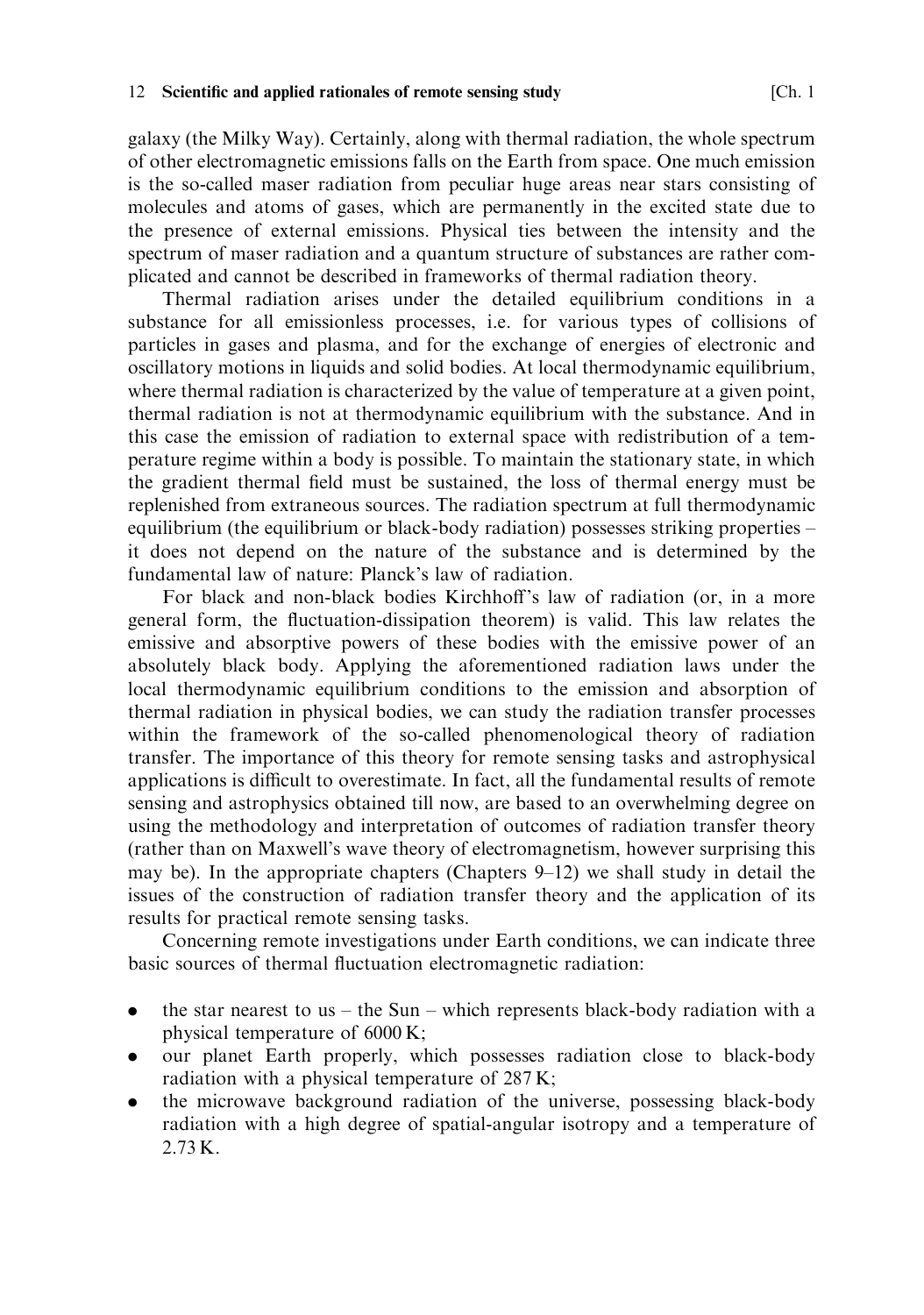

Figure 1.3. The qualitative picture of the correlation between the main sources of radiation and features of the Earth's atmosphere. (a) Large-scale spectra of Sun reflection radiation (1), the Earth's thermal emission (2), the background microwave radiation (3). RJB are Rayleigh-Jeans branches. (b) Simplified schematic presentation of the propagation of electromagnetic waves though the ionosphere, cloud systems and the troposphere. VW is the visible window; IRW is the infrared window; RW is the radio window. (c) Detailed (in wavelength range  $0.3-14 \,\mu m$ ) spectra (in arbitrary units) of Sun radiation reflected from soil, plants and water surface, and of thermal radiation emitted from ground and water surface and soil.

The qualitative picture of radiation spectra of all three sources of radiation is presented in Figure 1.3(a), where the solar spectrum is shown as radiation reflected from a conventional object with a reflection coefficient of about 0.05.

The discovery of the latter type of radiation (microwave background radiation) was the major experimental evidence in favour of the ideas of the hot universe model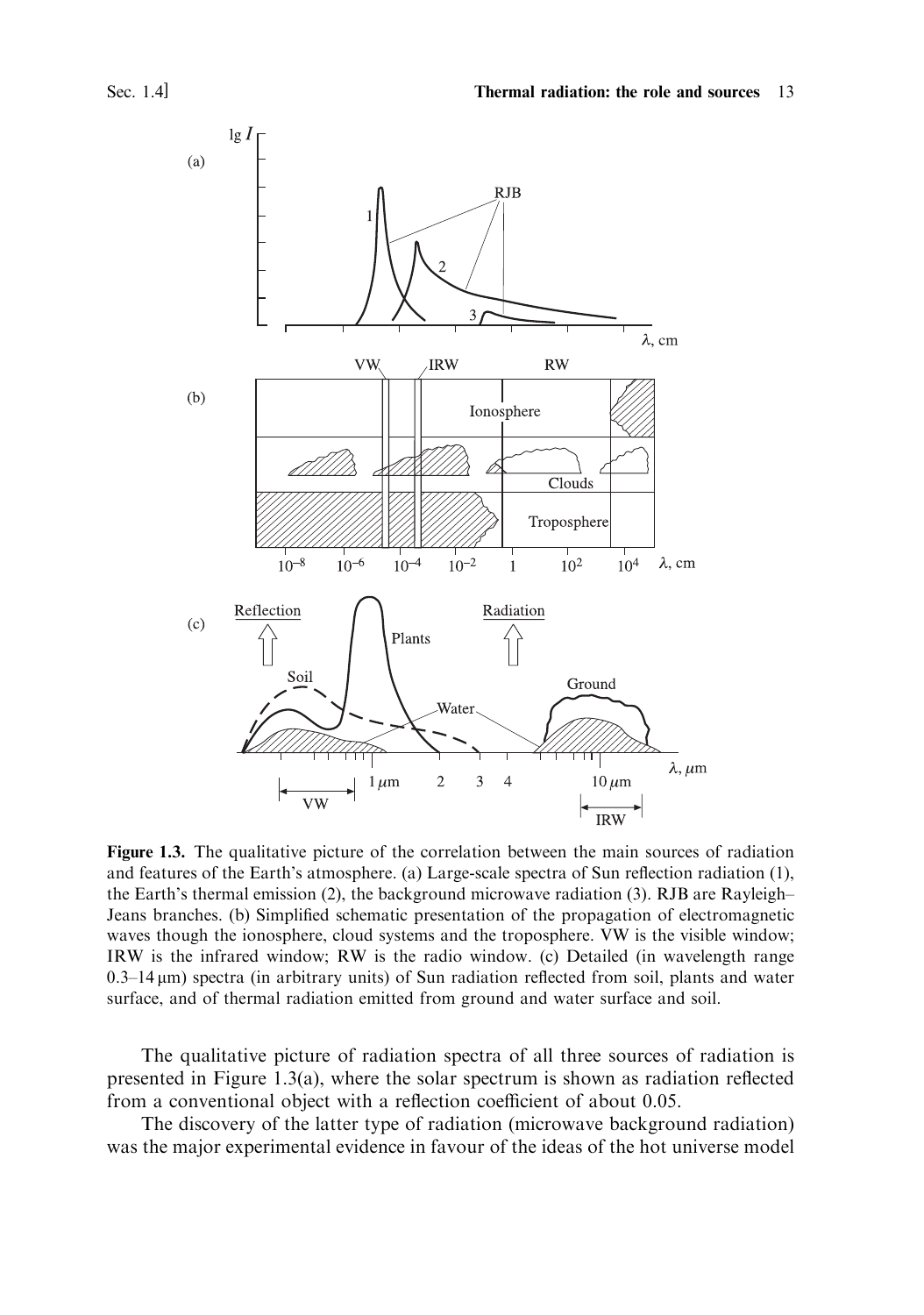and isotropy of its expansion and its homogeneity. The black-body character of background radiation was retained as a relic, as the 'memory' of the early period of evolution (after the Big Bang). The maximum of relict radiation intensity is reached at the wavelength of  $1 \mu m$  and then (at higher frequencies) its intensity sharply drops (Figure 1.3(a)). Thus, the contribution of the relict background radiation to IR and the visible ranges is actually insignificant, whereas for fairly fine measurements in the radio range (mm, cm and dm) the relict background radiation must be taken into account without fail. Properly speaking, A. Penzias and R. Wilson (Nobel prize, 1978) discovered the relict background radiation in 1965 during experiments of a purely radiophysical type (the measurement of antenna system parametres) in the centimetre range.

The Sun – the star nearest to us – is a necessary component in the support of the biological life on our planet. The radiation, coming from the Sun to the external observer on the Earth, arises in the thin superficial layer – the photosphere – and represents thermal radiation (Planck radiation) with a temperature of 6000 K. More than 30,000 narrow lines of absorption (Fraunhofer lines) of atoms, situated in the Sun's chromosphere and absorbing radiation of the photosphere, were discovered and identified in the continuous radiation spectrum. However, their presence has virtually no effect on the total power of photosphere emission in the optical range. Advancing into the far-IR and radio ranges, the situation drastically changes: the chromosphere and corona of the Sun, being transparent for the visible range, become opaque for radiowaves and, as the wavelength increases, the radiation comes from ever higher and hotter levels of the Sun's atmosphere. So, in the centimetre range, the radiation intensity corresponds to the temperature of 10000 K and monotonically increases up to  $10^6$  K in the range from 3 cm to 100 cm. The intensity of radio emission of the chromosphere and corona undergoes considerable changes, both slow and fast (up to millisecond scales). The latter are associated with nonthermal plasma processes in the solar corona and can cause bursts and noise storms with a radiation intensity in the metre range, corresponding to a temperature up to  $10^9 - 10^{11}$  K. Such powerful emissions can be sources of serious interference for remote sensing in the ranges mentioned.

The third source, which perhaps is the most important for remote sensing tasks, is the thermal radiation of the planet Earth, which has a huge wavelength range, from thermal IR up to the metre radio range. The principal point here is the great distinction between the thermal radiation of a planet and that of a black body, in the radio range especially. It is this distinction which bears the most important remote information on the state and characteristics of the surface-atmosphere system. The formation of the distinction mentioned between the thermal radiation of the Earth and that of a black body is caused by the presence of some important physical properties of the Earth's atmosphere and, primarily, of the transparency bands – the atmospheric windows (and, accordingly, the bands of opacity) for electromagnetic waves. The Earth's atmosphere has three ground windows of transparency for electromagnetic radiation (Figure 1.3(b, c)):

the visible and near-IR window (wavelengths from  $0.3$  to  $1.0 \,\mu\text{m}$ ),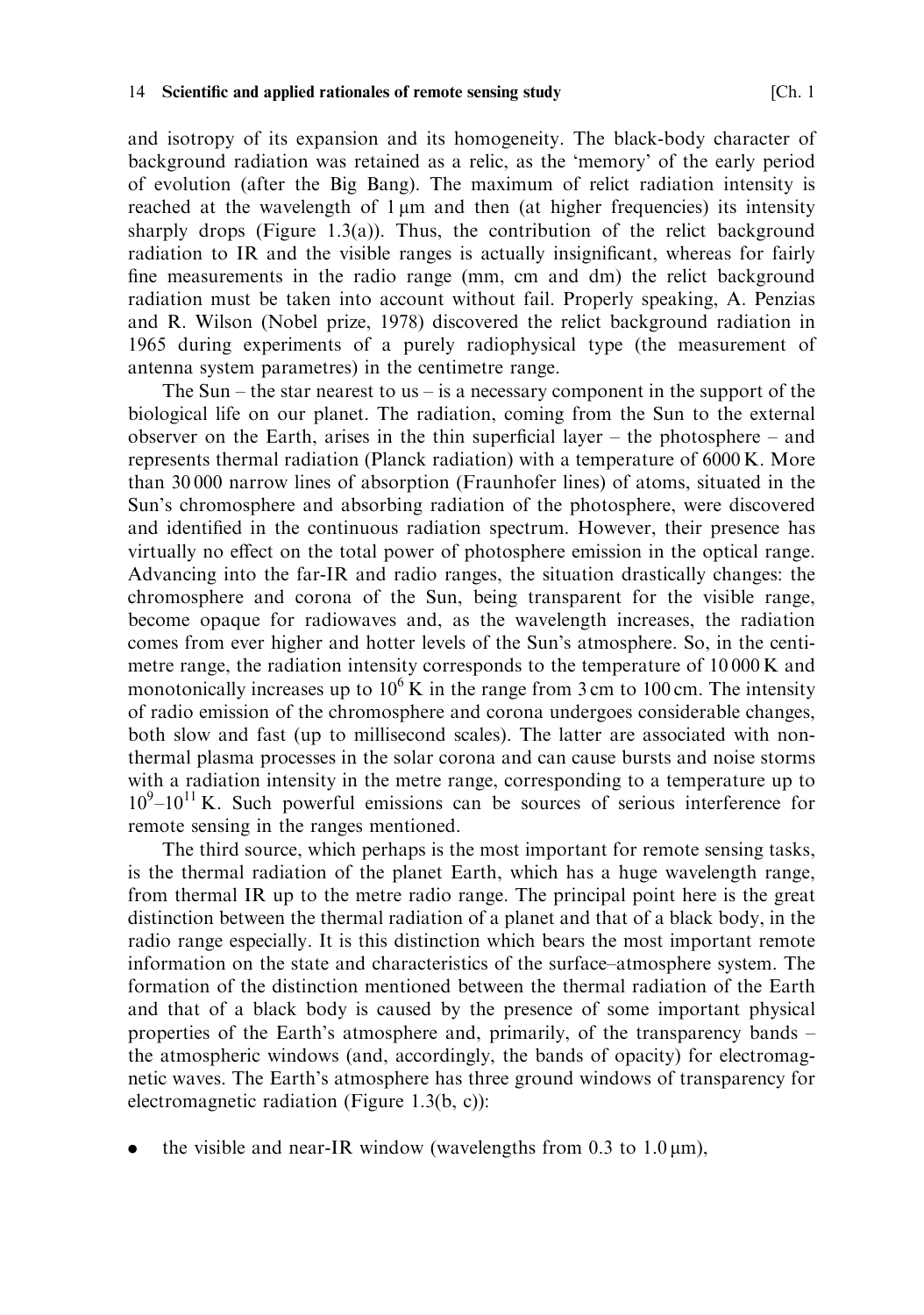Sec. 1.4

- the thermal IR window  $(8-12 \,\mu m)$ ,
- the radio window  $(2.5 \text{ mm to } 20-50 \text{ m})$ .

Actually, the Earth receives all its energy from the Sun in the form of electromagnetic radiation concentrated in the spectral range of  $0.3-2 \mu m$ . About 30% of this energy is reflected by the Earth's atmosphere system back into space. A considerable portion of energy (more than 51%) passes through the visible atmospheric window and is absorbed by the Earth's surface (land and ocean), while the remainder  $(19\%)$  is absorbed in the atmospheric gases. This radiation is frequently called shortwave solar radiation. The absorbed part of short-wave energy transfers into heat and then is redistributed over the planet by means of dynamic and turbulent-convection processes and through the radiative transfer of the long-wave atmospheric radiation. It is this part of the energy that in the long run determines the whole variety of conditions of the atmosphere and surface below it. A certain part of long-wave radiation is de-excited back into space through the IR and atmospheric radio windows; however, the majority of it is absorbed by minor gas components of the atmosphere  $(H_2O, CO_2, O_3, N_2O, CO, CH_4)$ . And, first of all, we should mention here the generation of greenhouse warming in the ocean-atmosphere system, which provides the mean temperature on the planetary surface of about 287 K  $(t = +14^{\circ}C)$ and, accordingly, the possibility of the existence of biological life and huge reservoirs of liquid water on the Earth.

The short-wave boundary of the radio-window is determined by absorption of water vapour and oxygen molecules, whereas the long-wave boundary is determined by absorption of ionosphere medium (the plasma processes). The radio-window possesses a remarkable feature: radiation with wavelengths greater than 1 cm virtually freely passes through the cloudy cover of the Earth's atmosphere. Taking into account the fact that clouds shield 55% of the Earth's surface on average, this window offers the only opportunity 'to glance' under the clouds and to observe the processes occurring between the cloud and the surface of the Earth. On the other hand, the possibility of measuring the thermal radiation of the atmosphere and observing the Earth's landscape in the microwave region may seem surprising at first sight, because the intensity of emission of long-wave radiation drops sharply as the square of frequency (the Rayleigh–Jeans formula), and at the transition from the  $10 \mu m$  to the 10 cm wavelength the radiation intensity value decreases  $10^8$  times! Nevertheless, sensitive modern instruments for noise signals in the radio range (microwave radiometers), the measurement of such levels of electromagnetic emission (and their variations) does not present any difficulties (see Chapter 3).

Note one more important circumstance. Whereas in forming the thermal balance of a planet the role and meaning of a radio-window is, obviously, insignificant, for the information maintenance of remote sensing the principal role and meaning of a radio-window is beyond any doubt now. First of all, this is due to the fact that, unlike the IR range, the radiative properties of Earth's surface essentially differ from black-body emitters and, thus, the high recognizability of Earth's surface elements from radiation intensity variations is made possible. (This possibility, by the way, is completely absent in the IR thermal range.) In addition,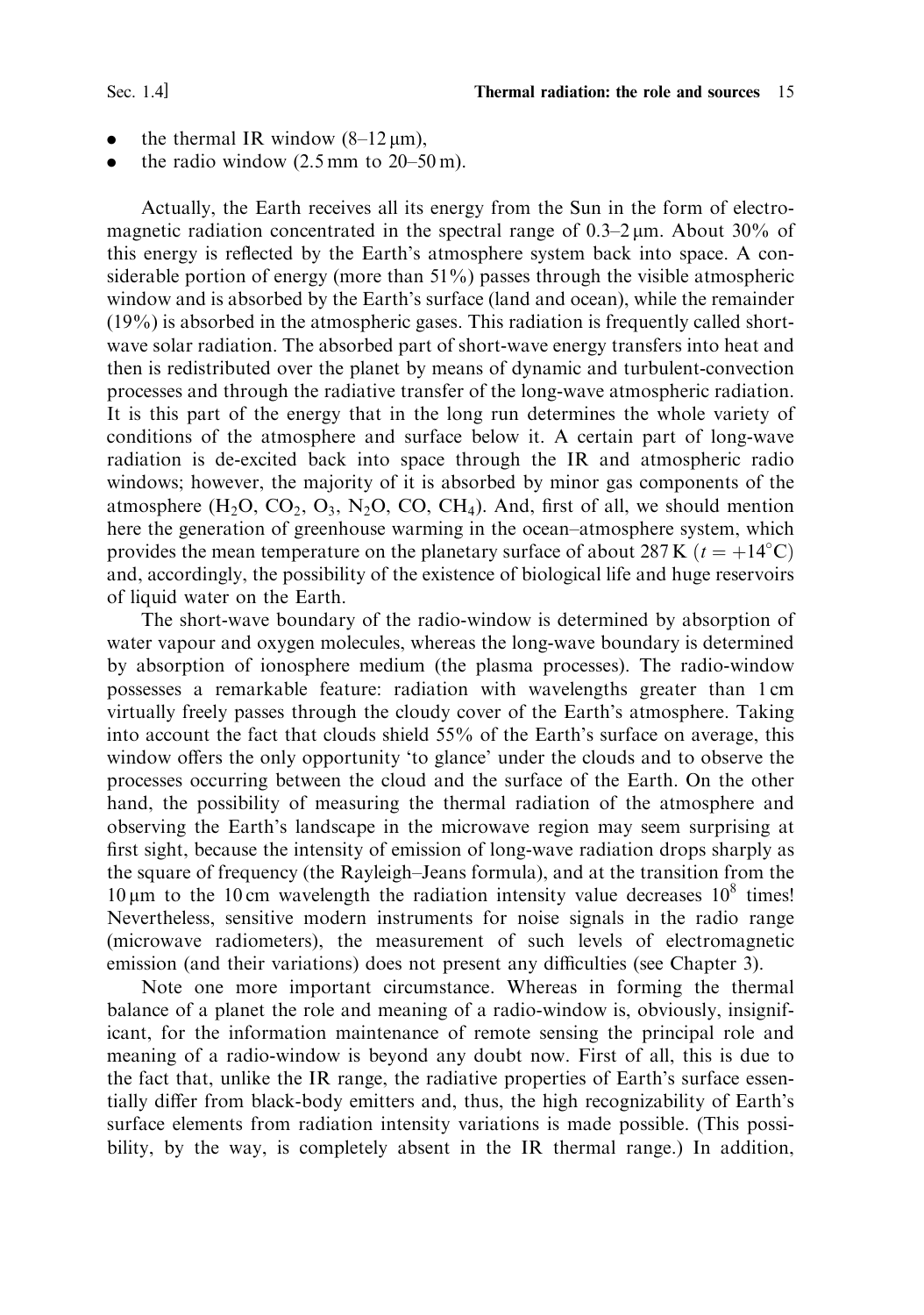considerable frequency variations of radiation intensity are observed with advancement from millimetre to decimetre ranges, which makes it possible to use the spectral images of objects as reliable information attributes. The further advance into the metre range encounters serious difficulties related to powerful external emissions of artificial and natural origin (the emission of television stations, radio-transmitters, noise storms on the Sun, radio-emission of our galaxy).

Undoubtedly surprising (and also, by the way, a necessary condition for biological life on the Earth) is the fact that the maxima of spectra of basic sources (under Earth's conditions certainly) exactly correspond to the transparency windows of the Earth's gaseous atmosphere (Figure 1.3(a), (b)).

## 1.5 RECOGNITION AND UNDERSTANDING OF **MICROWAVE SIGNATURES**

In this section, for a specific example of considering the data of remote sensing of the Earth's surface with vegetation, we shall try to reveal the principal information possibilities provided by studying Earth objects with active and passive methods in the radio range.

By measuring the electromagnetic energy that is reflected (or emitted) by a physical object in various wavelength ranges, we can generate a spectral response for that object. Then, by comparing the space–time peculiarities of spectral responses received in various ranges, we can recognize and identify the objects, which sometimes cannot be done when you have the data at one frequency only. So, for example, water surfaces and vegetation can reflect solar radiation in a very similar manner in the visible range and, accordingly, they can actually be indistinguishable in optics, whereas they differ considerably in their recognition and identification in the radio range. A set of spectral responses and their spatial features are called signatures. The knowledge of signatures and understanding of the laws of their formation in various ranges are the principal conditions for generating geographical and geophysical bases of data about physical objects on the Earth's surface.

Before considering microwave signatures, we summarize the qualitative features which are revealed in observation of objects in various wavelength ranges attributed to atmospheric windows.

Optical observations are characterized by the reception of scattered and rescattered solar radiation with its very strong transformation in spectral structure of the reflected radiation and in its intensity, which creates the colourful picture of the world surrounding us. The thickness of a layer forming the reflected electromagnetic energy of physical bodies (the skin-layer) is of the order of 1 µm which causes a very strong and non-unique dependence on the degree of roughness of the surface. In reflection from physical surfaces a rather complicated picture arises, which represents a mixture of mirror and diffusion components giving rise to strong spectral variations (spectral responses) within the visible range. The observed picture very heavily depends on the time of day and on the season, and on the state of cloudiness, and on the presence of various types of aerosols of natural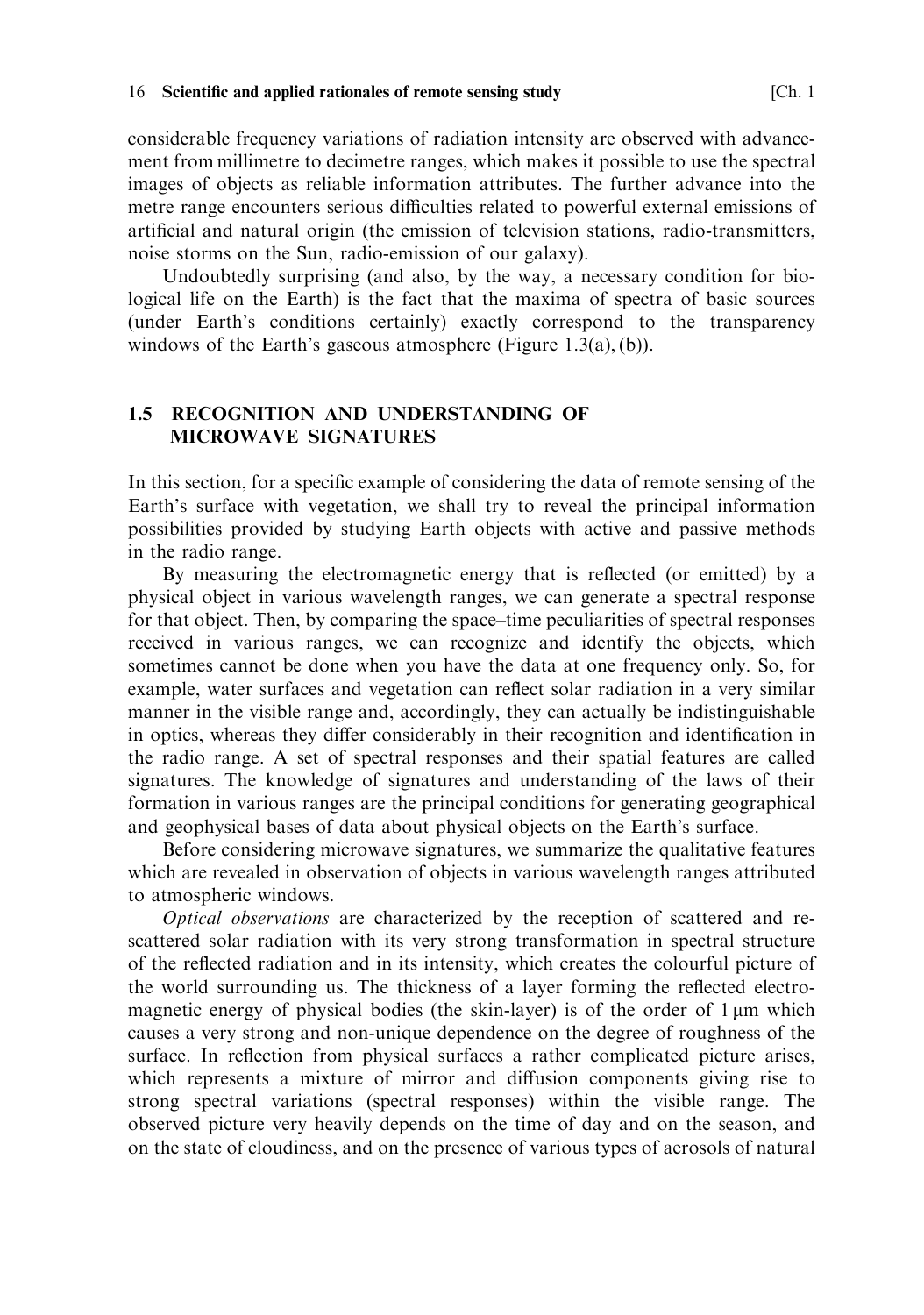and artificial origin, and is characterized by rapid time variability. For certain unification of the results of satellite measurements, the ballistic parametres of a spacecraft are specifically chosen so that the crossing of the equator takes place on each orbit at a strictly defined local time (for example, at 9.30 a.m.). Such a type of orbit is called Sun-synchronous.

Observations in the thermal IR range are completely independent of the solar radiation (and, accordingly, of the time of day). The intensity of thermal radiation almost exactly corresponds to the thermodynamic temperature of an object (to an accuracy of  $1-2\%$ ); it virtually does not depend on the dielectric properties of physical emitting bodies; the radiation is diffusive; it is very weakly dependent on the degree of roughness. The skin-layer of radiation of solid and liquid bodies (i.e. the thickness, on which the basic portion of radiation is formed) equals about  $10 \mu m$ ; the skin-layer of cloudy systems equals about 50–200 m. The observed picture represents, in essence, the temperature field of the surface-atmosphere system and heavily depends on the presence of cloudiness which, in its turn, can be rather clearly recognized in the values of intensity (the temperature of the upper boundary of cloudy systems is essentially lower than the Earth's surface temperature). No specific choice of ballistic maintenance for satellite systems is required in this case (unless related to spatial resolution problems).

Observations in the radio range are completely independent of solar illumination (the time of day), and are virtually independent of the presence of cloudiness and aerosols. The intensity of radio emission of a physical object is strictly proportional to its thermal temperature and radiative properties (the corollary of the Rayleigh-Jeans approximation). And, as a consequence of this circumstance, the radio emission of physical bodies strongly depends on the dielectric properties of an object, on its physical and chemical structure, and on the internal geometrical and phase structure. It is important to note a significant depth of a skin-layer of radiation and scattering of radiowaves – for Sakhara sands the skin-layer equals  $6-10$  m; for glaciers of the Antarctic Continent and Greenland the skin-layer reaches 1–3 km! In view of the high sensitivity of radiowaves to diffraction interactions, a strong (sometimes non-unique) dependence on the structure of a surface roughness is observed in the radio range. (This fact, properly speaking, underlies quite efficient radio-methods of sounding the sea surface.) The active methods are quite sensitive to the kinematic characteristics of an object (Doppler radar). In addition, the coherency of the emitted signal (the knowledge of the signal phase) makes it possible to accomplish very important modes of observation called the aperture synthesis, which make it possible to sharply increase the spatial resolution of radars. At present, the possibility of using such modes for passive sensing is being actively studied

No specific choice of ballistic maintenance for satellite systems with passive microwave equipment is required (unless related to spatial resolution problems). For spacecraft with active equipment the optimum ballistic maintenance of a vehicle plays a major part, since this is strictly associated both with the power of a transmitter (and, accordingly, with the power supply of the spacecraft) and with the sensitivity of receiving equipment and with the type of surfaces under study.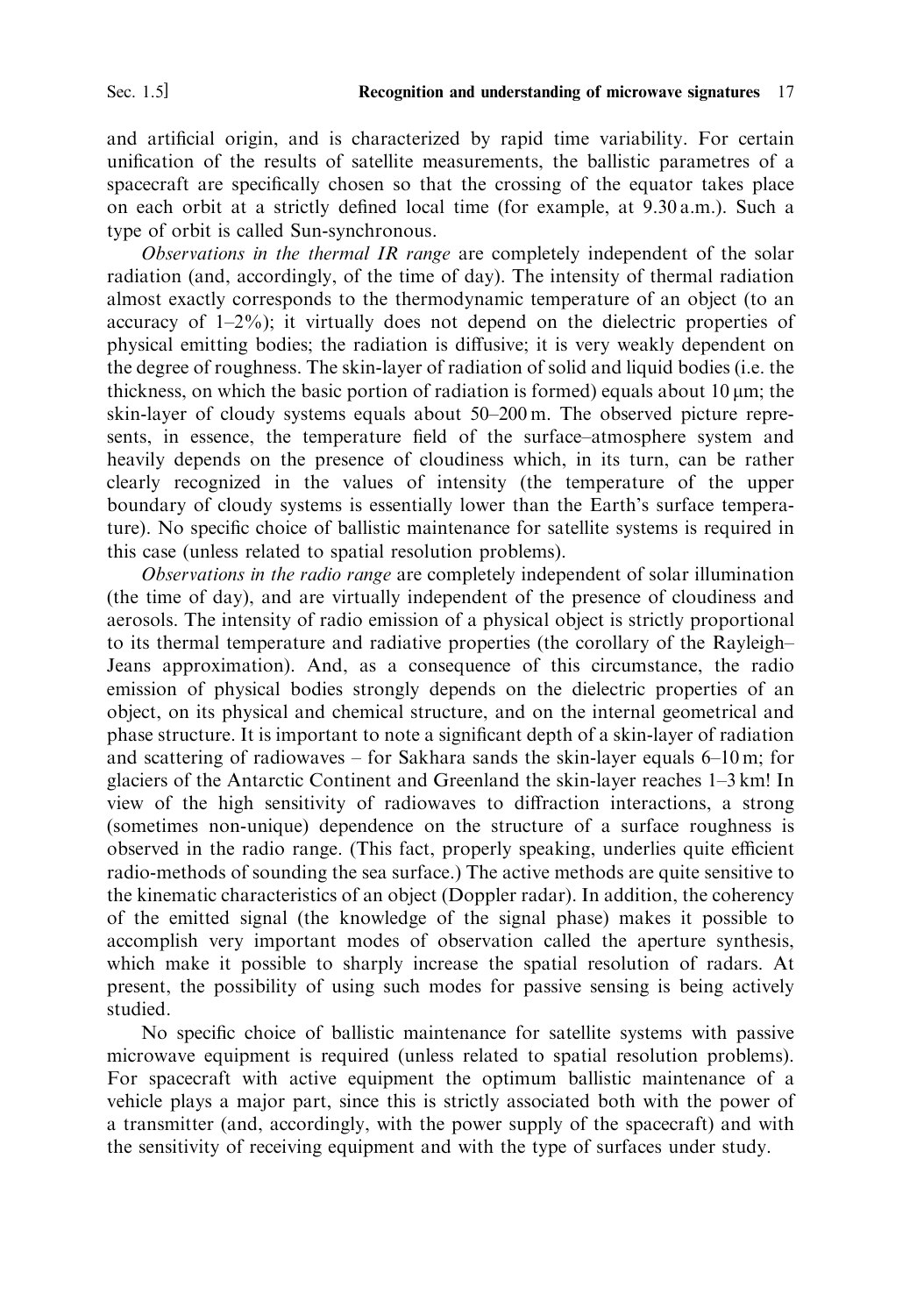

Figure 1.4. Simplified model to demonstrate the possibilities of emitted and backscattering signals in vegetation. 1: The generated signal is reflected on the canopy. 2: The signal is reflected by stems. 3: The signal is reflected from the soil and then the stem back to the antenna. A: Thermal signal is emitted from subsurface layers. B: Thermal signal is emitted by surface structures. C: The signal is emitted by the volume of the canopy.  $T(z)$  and  $\dot{\varepsilon}(z)$ are temperature and dielectric profiles (in depth).  $T(h)$  is temperature profile (above the ground).

Taking into account the above analysis, we shall return to the consideration of a qualitative picture of the formation and recognition of microwave signatures obtained while observing a conventional Earth surface with vegetation. A schematic (simplified) picture of signal formation is presented in Figure 1.4, where the left half of the drawing relates to the passive method of sensing and the right half to the active one.

The microwave instruments carried by satellites have the important potential to provide us with information on vegetation, agricultural crops and the soil in which they grow. As well as generating images when visible/IR sensors are unavailable because of cloud, the information from microwave instrumentation may not only be complementary to that from optical systems but may also carry new information. The reason for this is the difference in the processes and scale sizes of vegetation and agricultural features with which microwave and optical wavelengths interact. The response of a field of vegetation to optical radiation is determined by structures on micrometre scales and by processes of chemical absorption. Microwave radiation, by contrast, penetrates significant distances into a vegetation canopy and interacts most strongly with structures (leaves, stems etc.) on scales comparable with the radiation's wavelength (a few centimetres to a few tens of centimetres). Thus, microwave instruments may be thought of as probing, in a very direct manner, the structural components of a plant canopy.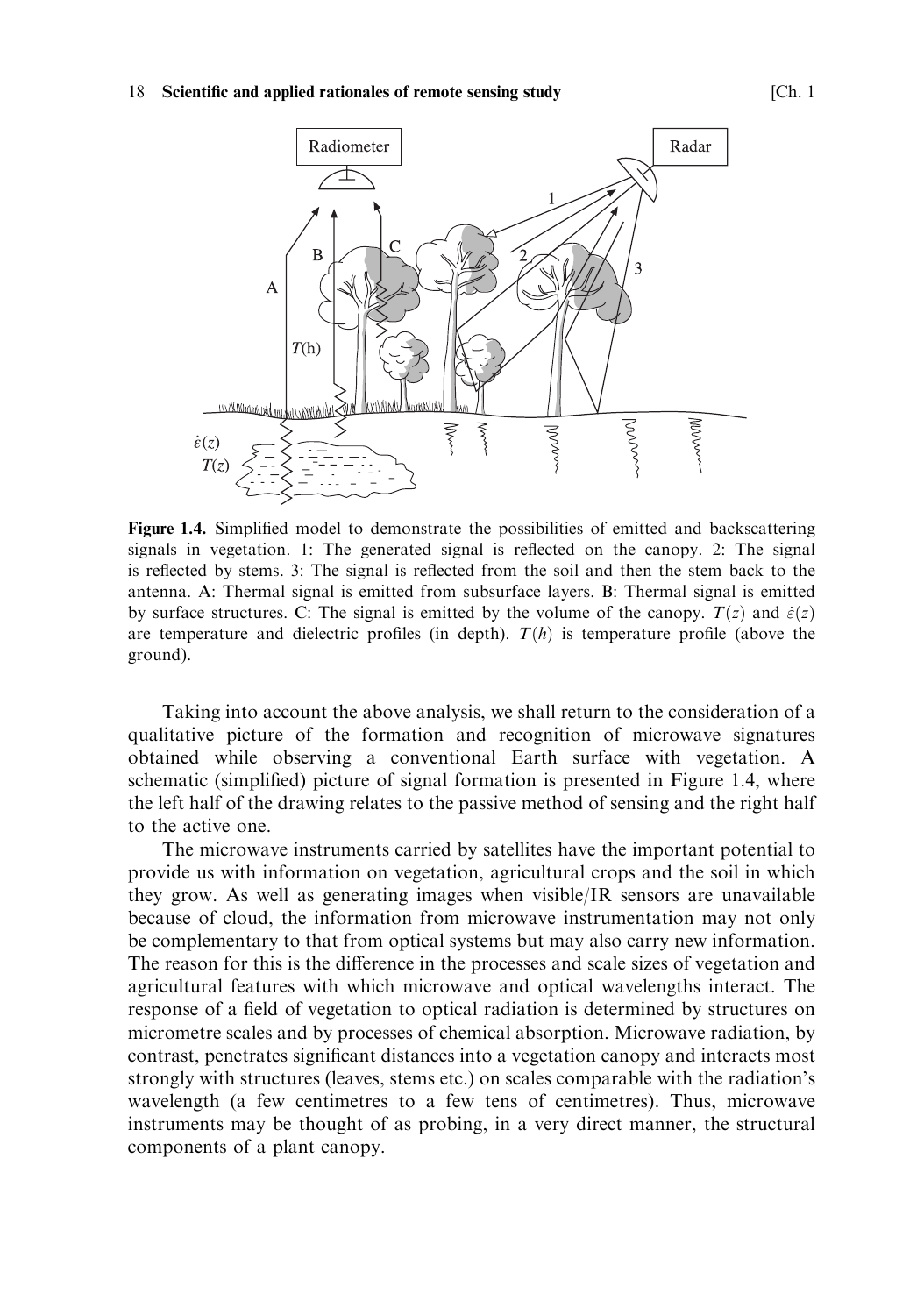Sec. 1.5]

Owing to its penetrative power, significant amounts of radar (active instrument) energy can, in certain circumstances, pass completely through a crop canopy to reach the soil below (Figure 1.4). When this happens, the radar image will be influenced by the reflective properties of the soil.

Passive microwave radio sets (radiometers) receive emission from soil and vegetation layers (Figure 1.4). As distinct from active regimes, thermal emission is rigidly bound up with thermal regimes in soil layers and vegetation volumes.

Thus, in very broad terms, imaging vegetation with radar and radiometers raises the possibility of exploiting differences both in plant structure and in soil properties for the purposes of differentiating vegetation and crop types, thermal and moisture conditions or agricultural management practices.

The properties of vegetation and the soil which influence the amount of microwave power scattered back towards the radar, and emitted towards the radiometer, fall under the principal headings of geometric structure and dielectric constant, and (for the passive regime) of thermal features.

In structure we include the major plant constituents on scales greater than a few millimetres (leaves, stems, flowers, fruits/seed heads). Their sizes, shapes and orientation determine the interaction of individual isolated components with the microwaves. A flattened leaf, for example, scatters microwaves in a different directional pattern to a vertical stem. Below the plant canopy, the soil surface does not act as a simple mirror; rather the scattering from it is influenced by its roughness properties, especially on scales comparable to the radar wavelength. The moisture of the soil influences, through local chemistry, its dielectric constant. For different soil types, there is a different relationship between moisture content and dielectric constant, determined by the soil constituents.

It is very important to note that the contributions of these components (headings) to passive and active measurements differ essentially. Hence the useful information embedded in the passive and active signatures is also very different.

Understanding the interactions with individual vegetation and plant components or the soil is not straightforward. Electromagnetic modelling has at its disposal a range of techniques and approximations to describe the scattering by at least the more simple shapes which may be encountered in vegetation and crop canopies and by a soil surface with a known roughness profile. The real situation, however, is rather more complex than just microwaves scattering off isolated structures or the soil. The relative positions and spatial densities of plant constituents determine how they respond as an ensemble to the radar, through multiple scattering events or coherent interactions. Similarly, the soil cannot always be considered separately from the crop above it. Rather, a radar wave may be scattered by a leaf before being reflected off the ground and back to the radar. Furthermore, the relative importance of different interactions, whether single or multiple (some involving reflecting off the ground and others not) is believed to change significantly as a crop develops during the growing season.

Developments in the modelling of microwave scattering for agriculture have taken advantage of the increasing availability of computing power, to create ever more realistic and explicit models for the structures with which the radiation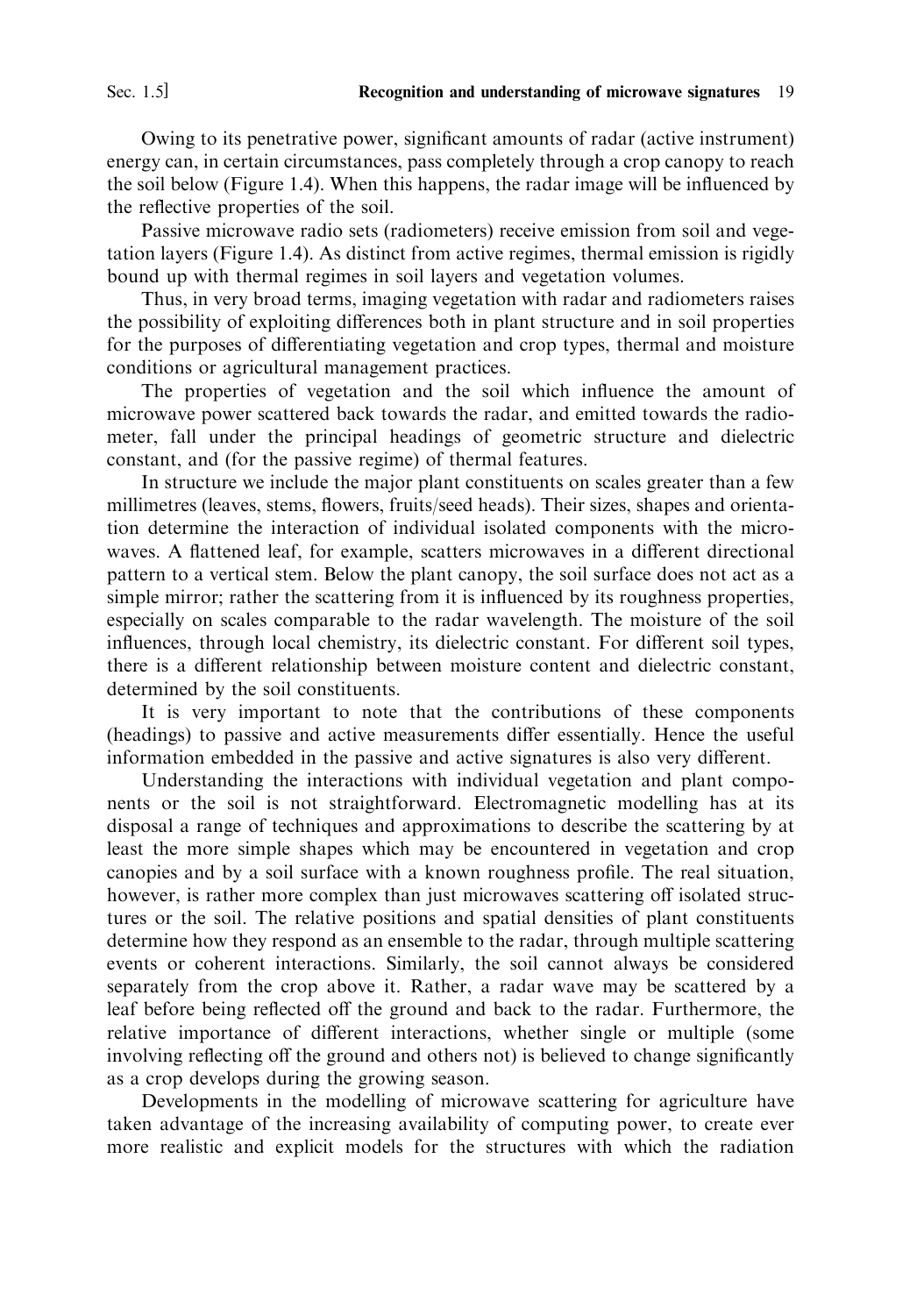interacts. The models aim to explain or predict the brightness in radar and passive images of different crop types under changing environmental conditions or different stages of growth during a season. Early developments in the 1970–1980s were based around empirical or semi-empirical models for scattering at particular wavelengths. These did not attempt to represent crops as recognizable structures, but invoked tunable parametres and were limited in their applicability over the wide range of microwave and vegetation parametres which may be encountered (see Chapters 8 and 12).

Widespread recent work has placed greater emphasis on realistic descriptions of plant components, which can be related very directly to measurable parametres (the shapes of leaves, their thickness and moisture content, etc.). It is conceivable that significant improvements in the accuracy of predictions will entail even more explicit models of plants 'grown' in the computer, which include descriptions of the spatial interrelationships between leaves, stems and fruits.

One more factor should be pointed out. It is known that the scattered field carries the passive and active signatures of the target. Also, it is held that the microwave brightness and backscattering cross-section could be an effective discriminant for inverse target problems for non-fractal scatterers. However, any type of vegetation is a multifractal target (Mandelbrot, 1982). There is no doubt that the passive and scattered fields from vegetation carry the fractal signatures of targets, modelling experiments have confirmed these assumptions. The question is raised as to whether fractal characteristics may be experimentally determined from microwave signatures.

#### **BASIC STATEMENTS OF WAVE ELECTROMAGNETIC THEORY**  $1.6$

As we have already noted, the wave approach to electromagnetic phenomena plays a fundamental part in remote sensing. Below we shall outline the basic components and statements of Maxwell's electromagnetic theory which shall be used throughout the presentation of the material in this book.

The features of electromagnetic waves, the laws of their excitation and propagation are described by Maxwell's equations as being a fundamental law of nature and a direct consequence (from the viewpoint of modern geometry) of fundamental properties of space–time (Dubrovin et al., 1986).

The equations were formulated by J. Maxwell in the 1860s on the basis of a generalization of the empirical laws of electric and magnetic phenomena and using phenomenological mechanistic concepts. The modern symmetric form of the equations was proposed by H. Hertz and O. Heaviside (Krug, 1936; Stratton, 1941; de Broglie, 1941; Alpert et al., 1953).

Maxwell's equations associate the quantities characterizing the electromagnetic field with its sources, i.e. with the spatial distribution of electrical charges and currents. In a vacuum the electromagnetic field is characterized by the electric field strength E and the magnetic induction B, vector quantities depending on spatial coordinates and time. These quantities determine the forces acting from the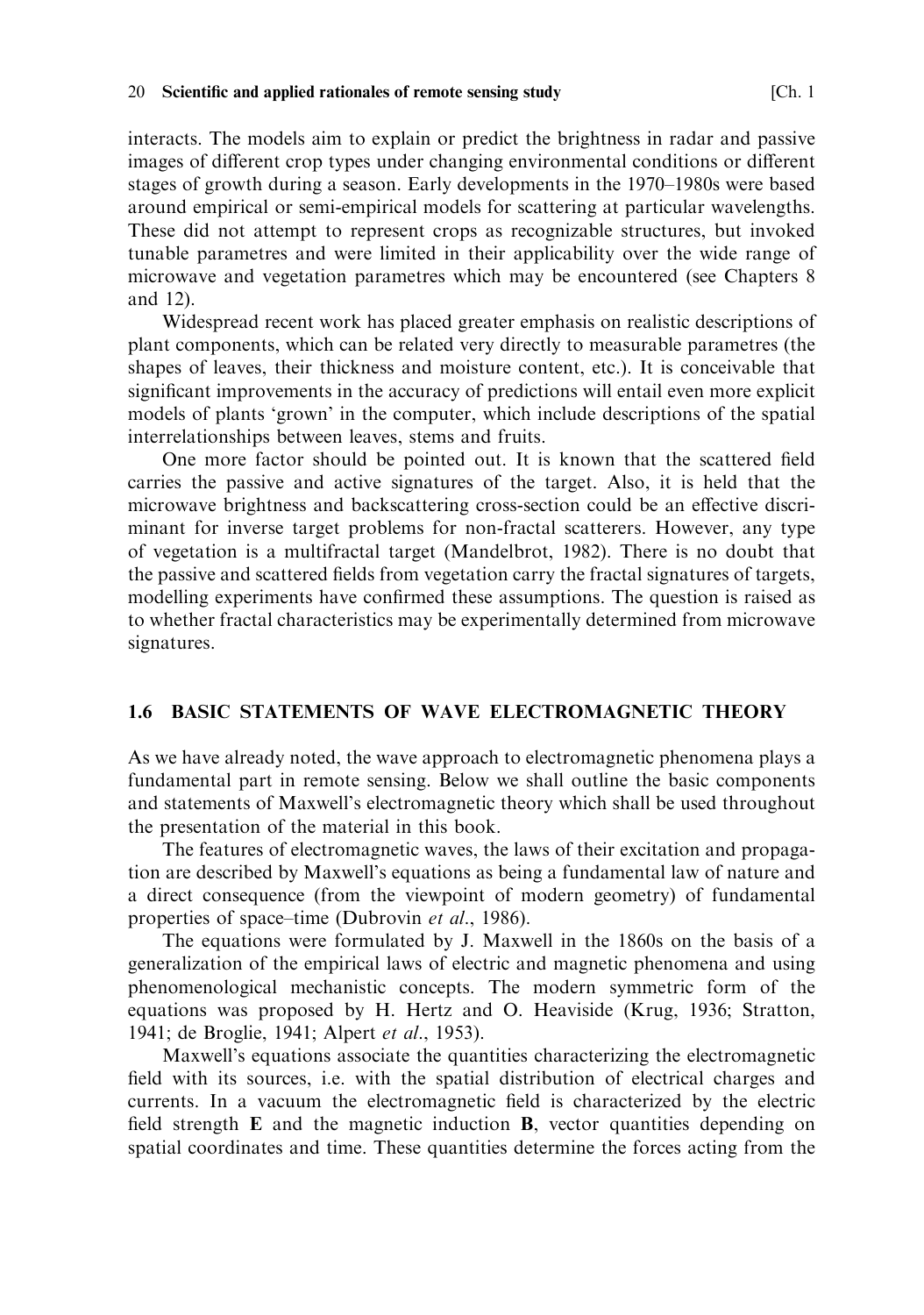field side on charges and currents, whose distribution in space is specified by the volume density of charge  $\rho$  and electric current density **j**. To describe electromagnetic processes in a material medium the auxiliary vector quantities are introduced in addition to  $E$  and  $B$ . These quantities, which depend on the state and properties of a medium, are the electric displacement  $D$  and the magnetic field strength  $H$ . The second pair of vectors, **D** and **H**, are determined from the charges and currents in the field, as the lines of force originating from the charges and currents.

Maxwell's equations enable us to determine the basic characteristics of the field (E, B, D and H) at each point of space and at any time instant, if the sources of the field **j** and  $\rho$  are known as functions of position and time.

If electric charges and currents exist in any region of space, then their variation in time results in emission and propagation of electromagnetic waves in space. The character of electromagnetic wave propagation is essentially influenced by the medium they propagate in. In real media the waves can undergo refraction and dispersion; near inhomogeneities the diffraction and interference of waves are observed, as well as total internal reflection and other phenomena inherent in waves of any nature.

Maxwell's equations can be written both in the integral and the differential form. In the integral form the equations determine not the vectors at separate points, but some integral quantities depending on the distribution of these characteristics of the field. In electromagnetic wave propagation and remote sensing tasks the differential Maxwell's equations are most frequently used, which characterize the fields at each point in space:

$$
\operatorname{rot} \bar{\mathbf{H}} = j + \frac{\partial \bar{\mathbf{D}}}{\partial t},\tag{1.1a}
$$

$$
rot\,\mathbf{\bar{E}} = -\frac{\partial \mathbf{B}}{\partial t},\tag{1.1b}
$$

$$
\operatorname{div} \bar{\mathbf{B}} = 0,\tag{1.1c}
$$

$$
\operatorname{div} \mathbf{D} = \rho. \tag{1.1d}
$$

The physical sense of the first equation consists in Maxwell's generalization of the Biot-Savart law of magnetic field excitation both by electric conductivity currents and displacement currents to the variable fields. The second equation represents the mathematical formulation of Faraday's electromagnetic induction law. The third equation reflects the experimental data on the absence of magnetic charges (the magnetic field is generated by electric currents only). And the fourth equation represents the generalization of the law of interaction of motionless electric currents  $-$  Coulomb's law.

However, in the form presented above, Maxwell's equations do not form a complete closed system allowing us to calculate the electromagnetic processes in the presence of material medium. They must be supplemented by the equations of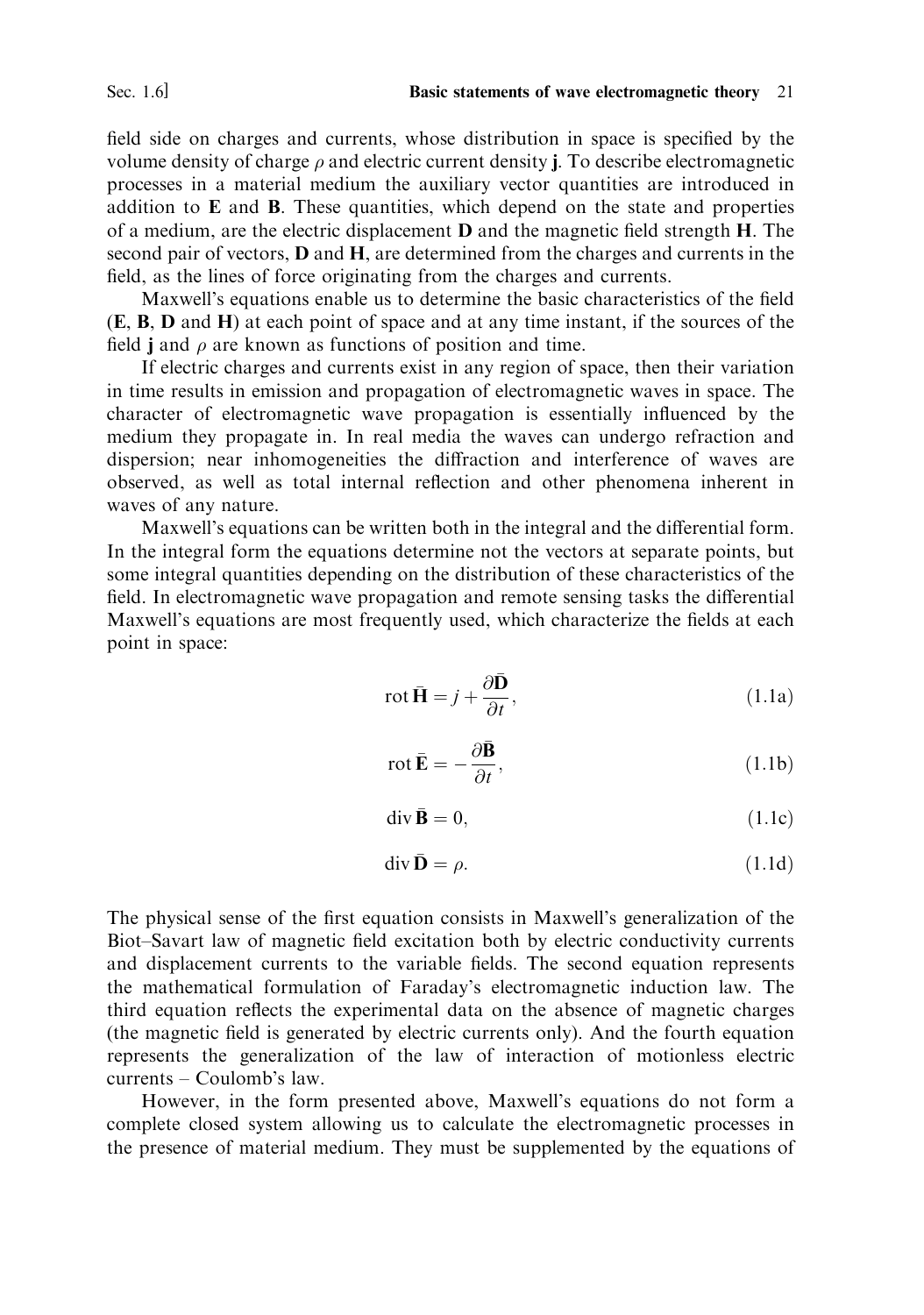state, or the constitutive equations of the medium, which determine the relationship between the properties of a medium and its state, namely:

$$
\mathbf{D} = \mathbf{D}(\mathbf{E}), \mathbf{B} = \mathbf{B}(\mathbf{H}), \mathbf{j} = \mathbf{j}(\mathbf{E}).
$$
 (1.2)

The set of the equations of field  $(1.1)$  and the equations of state  $(1.2)$  just form the complete system of Maxwell's equations.

The constitutive equations of the medium are very complicated in the general case, because the fields **D**, **B** and **j** at a given point and at a given time instant may depend on the fields  $E$  and  $H$  at all points of a medium and at all previous time instants (the after-effect). However, for the majority of natural isotropic media that the remote sensing activity deals with, the constitutive equations of the medium have a simple linear form (which is proved by direct experiments):

$$
\mathbf{D} = \varepsilon(x, y, z)\varepsilon_0 \mathbf{E}, \mathbf{B} = \mu(x, y, z)\mu_0 \mathbf{H}, \mathbf{j} = \sigma \mathbf{E}.
$$
 (1.3)

Here  $\varepsilon(x, y, z)$  and  $\mu(x, y, z)$  are the relative (and dimensionless) permittivity and relative permeability of a material medium, and  $\sigma(x, y, z)$  is called the electrical conductivity of a medium. The latter relation in  $(1.3)$  represents the well-known Ohm's law for a conducting medium. In materials not obeying Ohm's law the relation between the field and current is more complicated.

Note one principal point now: in relations (1.3)  $\varepsilon_0$  and  $\mu_0$  are dimensional constants, which depend on the chosen system of units and are called permittivity and permeability constants. Unlike the relative permittivity, which depends on the type of substance, on its physical and chemical composition, on the geometrical volume properties, on temperature, pressure and other parameters, the permittivity constant depends on the choice of a system of units only. A similar conclusion can also be drawn for the relation between the relative permeability and the permeability constant. In this case it should be noted, however, that the majority of natural media possess a relative permeability value equal to unity. For empty space the values of relative permittivity and permeability are equal to unity, which is a proven experimental fact. In the International System of Units (SI) we shall adhere to (see Appendix A), the values of permittivity and permeability constants are equal to:

$$
\varepsilon_0 = (\mu_0 c_0^2)^{-1} = \frac{10^7}{4\pi c_0^2} \mathbf{F} \,\mathbf{m}^{-1},\tag{1.4}
$$

$$
\mu_0 = 4\pi \times 10^{-7} \,\mathrm{H} \,\mathrm{m}^{-1}.\tag{1.5}
$$

In the symmetric Gaussian system of units  $\varepsilon_0 = \mu_0 = 1$  (this system of units is mainly used in theoretical works).

In the original phenomenological Maxwell's theory the macroscopic characteristics of the electromagnetic properties of a medium  $\varepsilon$ ,  $\mu$ , and  $\sigma$  should be found by the experimental method or calculated proceeding from particular concepts of the structure of substance. These concepts can be either purely phenomenological, or must be obtained from the Lorentz-Maxwell equations formulated for microscopic fields with subsequent averaging of microfields over space-time intervals and finding the particular form of the constitutive equations of the medium. For remote sensing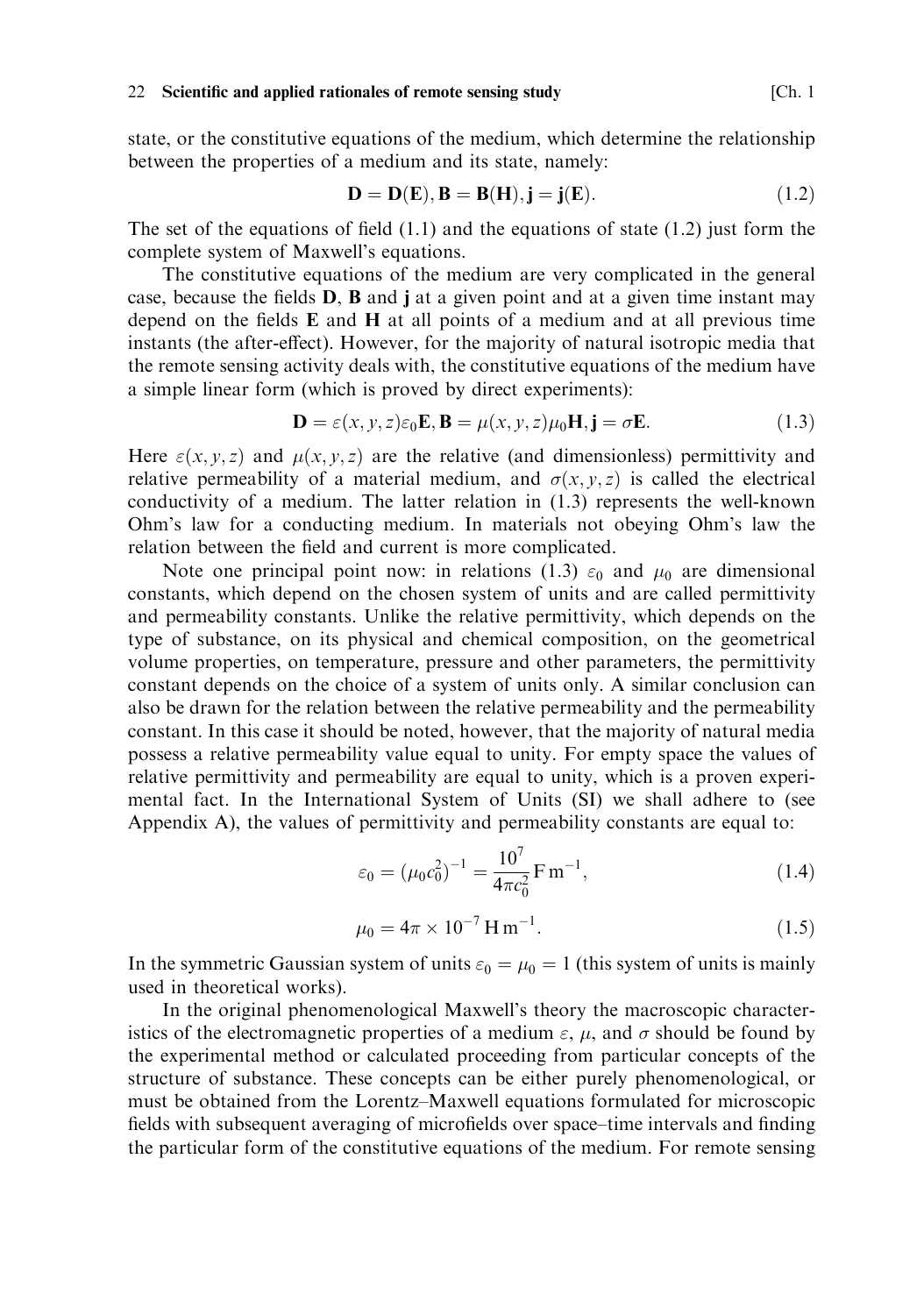activity the set of aforementioned procedures is very important, because their application closely relates to the problems of interpretation of the physical-chemical composition and geometrical volume properties of physical bodies, based on the data of measurement of their thermal radiation or, in other words, on the solution of reverse remote sensing problems (see Chapters 7, 8 and 13).

Maxwell's equations are valid at any point of space, where the fields do not undergo discontinuity. On the surface of discontinuities (two adjacent media) the fields can undergo discontinuities (jumps). In this case the basic equations (1.1) are supplemented by the boundary conditions, which are obtained as limiting transitions of the basic equations to the surface element:

$$
[\mathbf{n} \cdot \mathbf{H}]_2 - [\mathbf{n} \cdot \mathbf{H}]_1 = \mathbf{j}_s,\tag{1.6a}
$$

$$
[\mathbf{n} \cdot \mathbf{E}]_2 - [\mathbf{n} \cdot \mathbf{E}]_1 = 0,\tag{1.6b}
$$

$$
\left[\mathbf{n} \cdot \mathbf{D}\right]_2 - \left[\mathbf{n} \cdot \mathbf{D}\right]_1 = \rho_s,\tag{1.6c}
$$

$$
\left[\mathbf{n} \cdot \mathbf{B}\right]_2 - \left[\mathbf{n} \cdot \mathbf{B}\right]_1 = 0. \tag{1.6d}
$$

Here j and  $\rho_s$  are surface current and charge densities; the square and round brackets correspond to vector and scalar products of vectors, **n** is the unit vector of a normal to the interface surface and of the direction from the first medium to the second one  $(1 \rightarrow 2)$ ; the subscripts relate to different sides of the interface boundary. The physical sense of these conditions is as follows: the tangential component of the electric field (1.6b) and the normal component of the magnetic induction vector (1.6d) are continuous on the interface; the tangential component of the magnetic field  $(1.6a)$  and the normal component of the electric induction  $(1.6c)$  undergo discontinuity in the presence of currents and charges on the surface.

The spatial distribution of electromagnetic fields (the time-dependencies of electric and magnetic fields) which determine the type of wave (planar, spherical, cylindrical etc.), the type of polarization and other features of electromagnetic waves are specified, on the one hand, by the character of radiation source, and, on the other, by the properties of the medium in which the waves propagate. In the case of homogeneous and isotropic medium, far from the charges and currents, which generate the electromagnetic field properly (in the case of  $\mathbf{j} = \rho = 0$ ), Maxwell's equations give rise to the familiar wave equations:

$$
\Delta \mathbf{E} - \varepsilon_0 \varepsilon \mu_0 \mu \frac{\partial^2 \mathbf{E}}{\partial t^2} = 0, \qquad (1.7a)
$$

$$
\Delta \mathbf{H} - \varepsilon_0 \varepsilon \mu_0 \mu \frac{\partial^2 \mathbf{H}}{\partial t^2} = 0.
$$
 (1.7b)

where  $\Delta$  is the Laplace operator:

$$
\frac{\partial^2}{\partial x^2} + \frac{\partial^2}{\partial y^2} + \frac{\partial^2}{\partial z^2}.
$$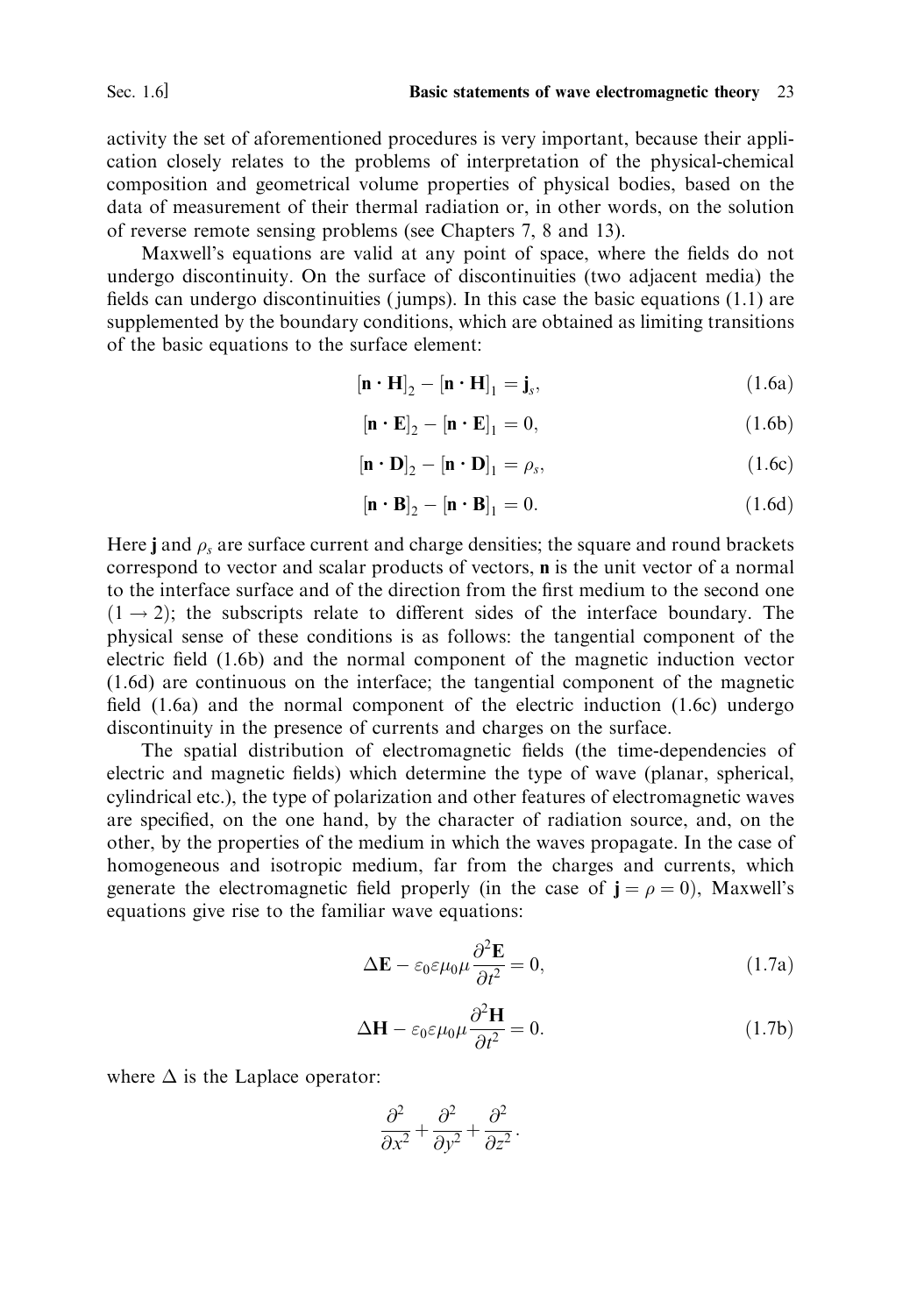Equations  $(1.7)$  express the fact that electromagnetic waves propagate in a medium, characterized by constants  $\varepsilon$  and  $\mu$ , at velocity  $c = c_0 / \sqrt{\varepsilon \mu}$  and, in particular, at the speed of light in vacuum. This result represents one of the first major achievements of electromagnetic field theory. The general solution of this equation (which is presented here, for better physical clarity, for one component of the electric field  $E<sub>x</sub>$  propagating in the direction z) has the form:

$$
E_x = f\left(z - \frac{t}{c}\right) + g\left(z + \frac{t}{c}\right)
$$

where  $f$  and  $g$  are arbitrary differentiable functions which describe the wave propagation in the positive and negative directions respectively of axis  $z$ . To determine the phase velocity of the wave we place the observer in the coordinate system, which moves together with the wave; then the value of the argument in the function will be fixed (constant). Taking the time derivative from the argument, we obtain the propagation velocity value presented above.

In linear media satisfying relations (1.3) and, in particular, in a vacuum, Maxwell's equations are linear, so that the wave superposition principle is valid for these media. And, in this sense, it is convenient to consider primarily the electromagnetic processes as being harmonic in time, namely, in the complex designation  $e^{j\omega t}$ . For harmonic (in time) processes equations (1.7) assume the form:

$$
\Delta \mathbf{E} + \omega^2 \varepsilon_0 \varepsilon \mu_0 \mu \mathbf{E} = 0, \qquad (1.8a)
$$

$$
\Delta H + \omega^2 \varepsilon_0 \varepsilon \mu_0 \mu H = 0. \tag{1.8b}
$$

In this case the very important class of partial solutions of Maxwell's equations is found  $-$  the planar monochromatic waves, which are determined by the following relations:

$$
E = E_0 \cos(\mathbf{k} \cdot \mathbf{r} - \omega t + \varphi), \tag{1.9a}
$$

$$
H = H_0 \cos(\mathbf{k} \cdot \mathbf{r} - \omega t + \varphi). \tag{1.9b}
$$

Here  $E_0$  and  $H_0$  are the amplitudes of vectors of electric and magnetic fields,  $\omega = 2\pi\nu$ is the circular frequency of oscillations,  $\bf{r}$  is the radius-vector of the observation point,  $\varphi$  is the arbitrary phase shift and **k** is the wave vector, whose direction coincides with the direction of propagation of a running electromagnetic wave. The wave vector magnitude, the wave number, is associated with the circular frequency  $\omega$ , phase velocity of wave  $v_p$  and its spatial period (wavelength  $\lambda$ ) by the relation:

$$
|\mathbf{k}| = \frac{2\pi}{\lambda} = \frac{\omega}{v_{\rm p}}.
$$

Note, that in optics and spectroscopy the wave number often designates the quantity reversal to the wavelength,  $k = 1/\lambda$ . Besides, it should be noted that the wave energy flux is directed along vector k, generally speaking, in isotropic media only (for example, in a vacuum).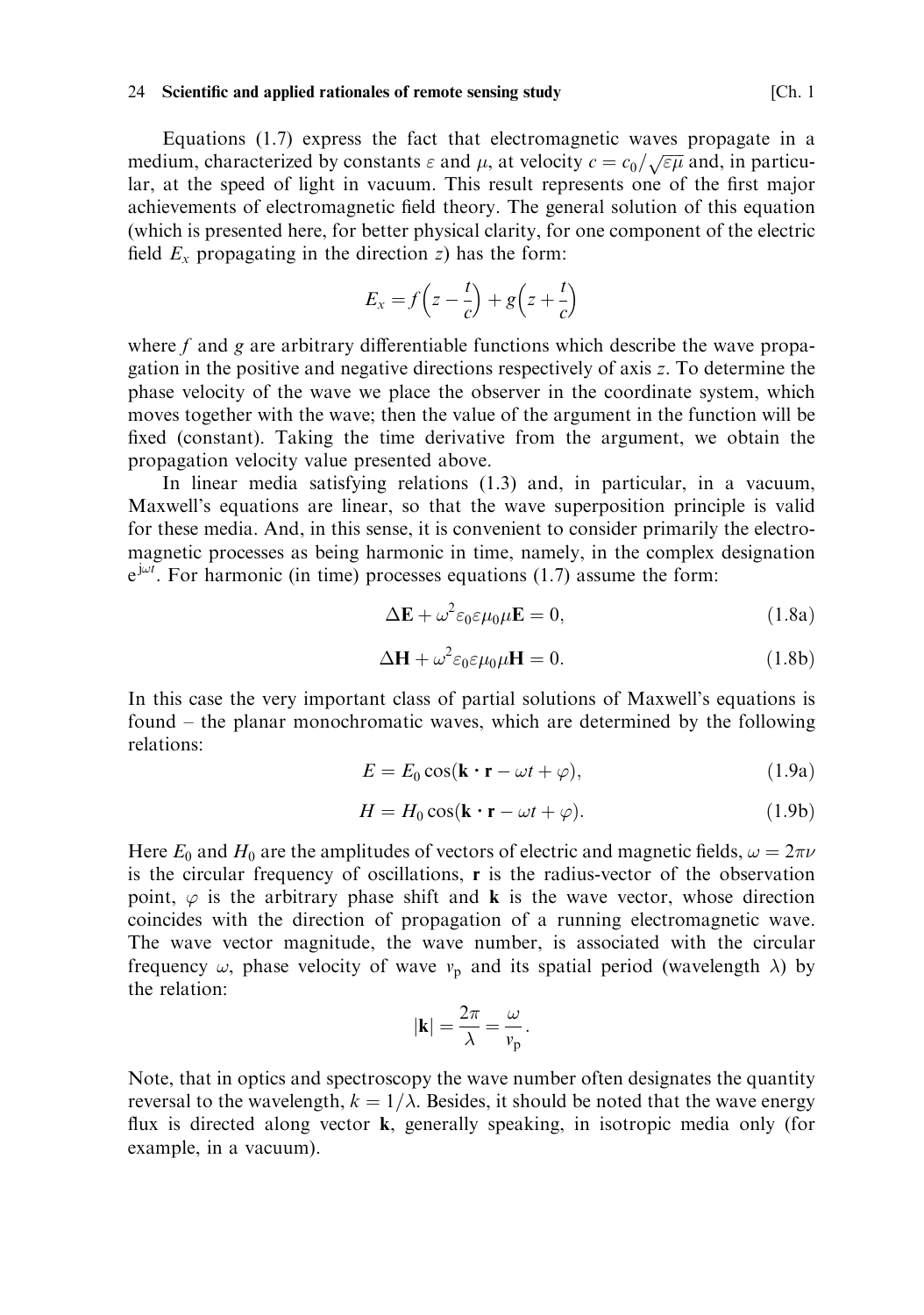To determine the structure of electromagnetic waves it is necessary to address Maxwell's equations (with  $\rho = 0$ ). It follows from relations (1.1c,d), that vectors **k**, **E** and H are associated by the following relations:

$$
(\mathbf{k} \cdot \mathbf{E}) = 0, (\mathbf{k} \cdot \mathbf{H}) = 0,
$$
\n(1.10)

The first two equations of  $(1.1a,b)$  for vectors **E** and **H** of a running planar wave form the following relation:

$$
\mathbf{E} = -\frac{1}{|\mathbf{k}|} \sqrt{\frac{\mu_0 \mu}{\varepsilon_0 \varepsilon}} [\mathbf{k} \cdot \mathbf{H}]. \tag{1.11}
$$

This implies, that the vector fields  $E$  and  $H$  are strictly transversal, i.e. both vectors are perpendicular to the propagation direction and, besides, both are perpendicular to each other and form the right orthogonal triplet of vectors. In a vacuum the values of fields themselves are equal between each other in magnitude, if they are expressed by means of the chosen system of units. In empty space the indicated mode of electromagnetic waves is the only one.

The relation between the amplitudes of electric and magnetic fields in a planar wave plays an important part when the wave propagation in various media is considered, and for these reasons this parameter was specifically called the intrinsic impedance of a medium (or the wave resistance of a medium)  $Z_0$ :

$$
Z_0 = \frac{E_0}{H_0} = \sqrt{\frac{\mu \mu_0}{\varepsilon \varepsilon_0}}.\tag{1.12}
$$

It follows from this relation, that the characteristic impedance depends only on the properties of a medium where the electromagnetic energy propagation takes place. For a vacuum ( $\varepsilon = \mu = 1$ ) this is a universal constant, which in the SI system of units is equal to:

$$
Z_0 = \sqrt{\frac{\mu_0}{\varepsilon_0}} = 120\pi = 376.6 \text{ ohms.}
$$
 (1.13)

This circumstance is one of the entire spectrum of serious reasons, which result in important analogies between the wave propagation of electromagnetic energy and its propagation in transmission lines and, in particular, with the impedance approach (the method of impedances) (Krug, 1936; Stratton, 1941; Slater, 1942). Many problems of wave propagation of electromagnetic energy (and, in particular, the refraction of waves at media interfaces, and wave propagation in stratified media and in waveguides, as well as the emission of stratified media) can be successfully solved within the framework of the method of impedances. We shall repeatedly use this approach in various sections of this book.

Since the waves of any form can be presented as a sum of harmonic components, then for linear media, for which the wave superposition principle is valid, all emission, propagation and absorption problems are reduced to the solution of problems for harmonic electromagnetic waves. Certainly, this fully relates to remote sensing activity.

Sec.  $16$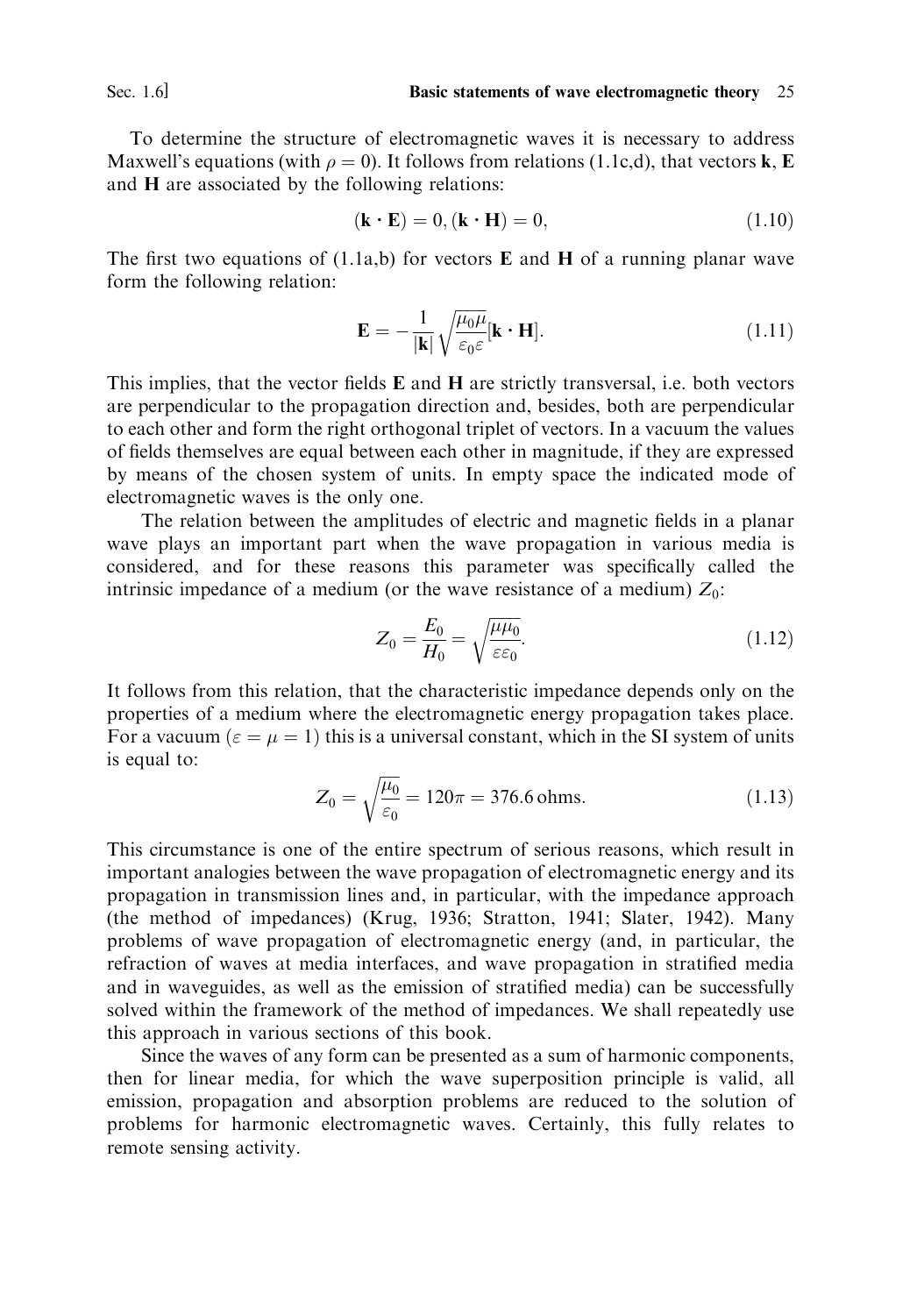Now we consider the important question of energy transfer by the electromagnetic field, based on the ideas of the Russian physicist N. A. Umov. He introduced for the first time (1874) the general notion of energy flux in the continuous medium, as well as the notion of a physical field's energy flux vector, which is numerically equal to the energy transferred per unit time through the unit area perpendicular to the energy flux direction at a given point. The energy conservation law can be written in the following differential form (Stratton, 1941; Vinogradova et al., 1979):

$$
\frac{\partial W}{\partial t} + \text{div} \mathbf{S} = 0, \qquad (1.14)
$$

where  $W$  is the volume density of energy and  $S$  is the energy flux vector.

The physical sense of this expression consists in the fact, that the change of energy in some volume per unit time equals the energy flux through the surface confining this volume. To find the explicit form of quantities  $W$  and  $S$  for the electromagnetic field, we take advantage of the system of Maxwell's equations for the isotropic medium, in which  $\sigma = 0$ . Multiplying the first equation of (1.6a) by **E** and the second one by H and subtracting one from another, we obtain the following expression:

$$
\frac{\partial}{\partial t} \frac{1}{2} (\mathbf{E} \cdot \mathbf{D} + \mathbf{H} \cdot \mathbf{B}) + \text{div} [\mathbf{E} \cdot \mathbf{H}] = 0.
$$
 (1.15)

Comparing  $(1.15)$  with  $(1.14)$ , we can interpret the vector

$$
\mathbf{S} = [\mathbf{E} \cdot \mathbf{H}], \tag{1.16}
$$

which is known as Poynting's vector, as the flux of the electromagnetic field energy, and the scalar quantity

$$
W = \frac{1}{2}(\mathbf{E} \cdot \mathbf{D} + \mathbf{H} \cdot \mathbf{B})
$$
 (1.17)

as the density of volume energy of the electromagnetic field. Since in the isotropic medium vectors E, H and k form a right-handed screw system, S coincides with the direction of propagation of electromagnetic waves. In anisotropic media (and also near conducting surfaces) S may not coincide with the wave propagation direction. Besides, as seen from  $(1.16-1.17)$ , the electromagnetic field always possesses the energy, and the energy flux differs from zero only in the case where both electric and magnetic fields exist simultaneously, their vectors being not parallel to each other.

Since the vector fields are often used in the complex form, after rather simple transformations and with account taken of the fact that the mean value of a square of sine and cosine are equal to  $1/2$ , we obtain the mean value of Poynting's vector  $\overline{S}$ over the period in the following form (Slater, 1942):

$$
\bar{\mathbf{S}} = \frac{1}{2} \text{Re} \left[ \mathbf{E} \cdot \mathbf{H}^* \right]. \tag{1.18}
$$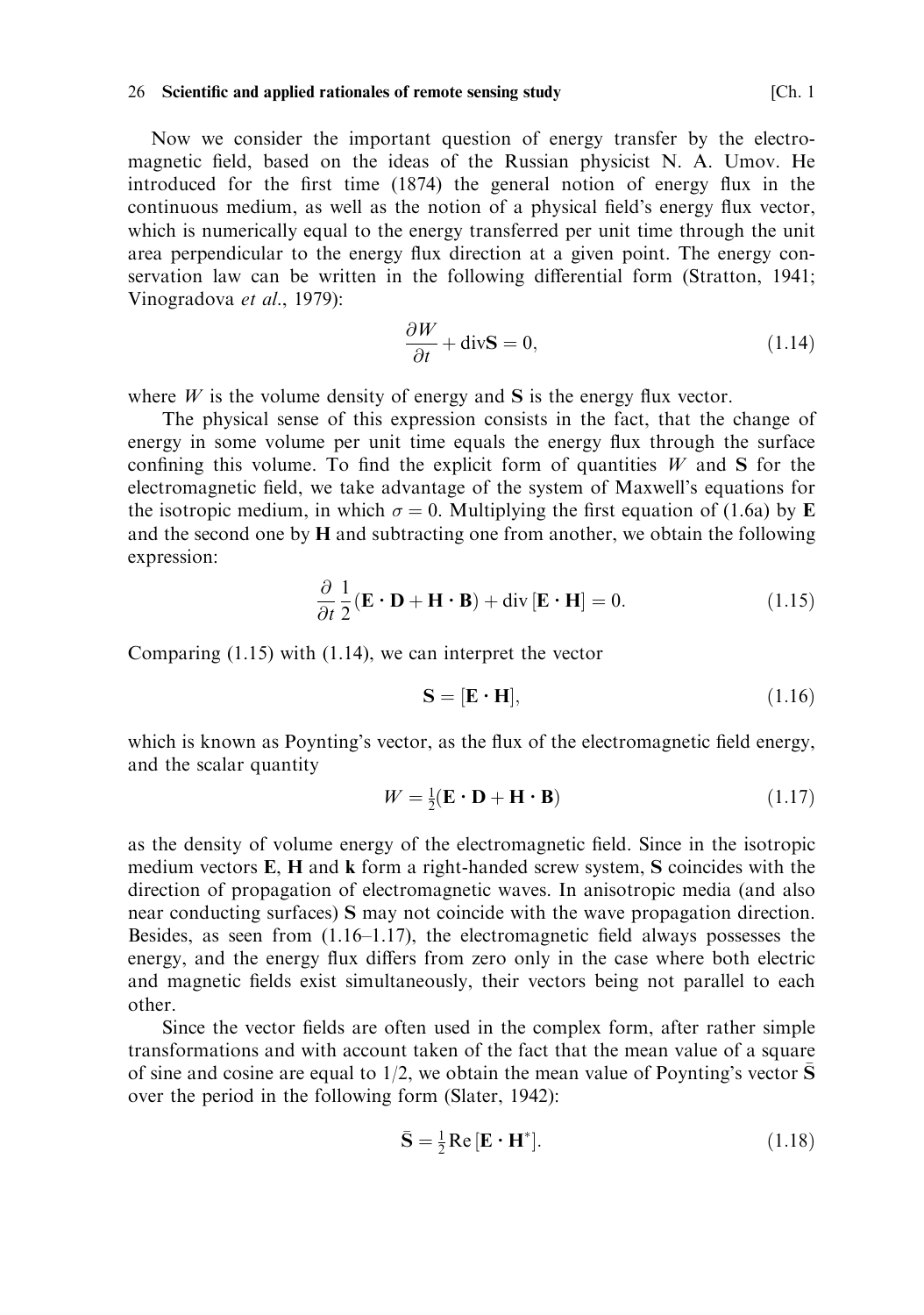Of interest also is the vector relation between the mean value of the flux density in a planar electromagnetic wave and the volume density of energy. Using relations  $(1.11)$ ,  $(1.17)$  and  $(1.18)$ , we obtain, after some transformations,

$$
\bar{\mathbf{S}} = \frac{1}{2} \text{Re} \left[ \mathbf{E} [\mathbf{k} \cdot \mathbf{E}^*] \right] \sqrt{\frac{\varepsilon \varepsilon_0}{\mu \mu_0}} \frac{1}{|\mathbf{k}|} = \mathbf{c} \cdot W, \qquad (1.19)
$$

where  $|c| = c_0 / \sqrt{\epsilon \mu}$ , and the direction of transfer velocity coincides with the wave propagation direction (vector k). Also, remembering the expression for the impedance of a medium  $(1.12)$ , we obtain the following expression for the mean value of Poynting's vector:

$$
\bar{\mathbf{S}} = \frac{1}{2} \operatorname{Re} \frac{|\mathbf{E}|^2}{Z_0}.
$$
 (1.20)

Thus, Poynting's vector becomes a complete analogue of the current-by-voltage product (i.e. the power) in transmission lines and in circuits with concentrated elements (resistors, capacitors, inductors). And, hence, we arrive once again at the possibility of using (certainly, within a limited framework) the impedance approach to wave problems. So, for example, on an ideal conductor's surface the tangential component of the electric field is zero (see the boundary conditions) and, accordingly, the impedance at this point of the surface is also zero, which is equivalent to a shorted electrical circuit. On the ideal magnetic surface the tangential component of the magnetic field is zero and, accordingly, the impedance is equal to infinity, which is equivalent to a disconnected electrical circuit.

Now we consider one more aspect that is revealed in electromagnetic wave propagation in material media, that is, dispersion effects - the change in a medium's properties when an electromagnetic field of different frequencies is imposed on the medium. These effects play a primary part in microwave remote sensing problems, providing the possibility of obtaining information on physical and chemical volume properties of physical bodies based on their thermal radio emission data (see Chapters 7 and 8). (This, by the way, cannot be done based on the direct data from optical and IR ranges.)

The physical essence of these effects is as follows. As we have noted, the properties of a medium in Maxwell's electrodynamics should be taken into account in the constitutive equations of the medium, which for static ( $\lambda \rightarrow \infty$ ) and slowly varying fields can be written in the linear form  $(1.3)$ . In this case the values of  $D$ ,  $B$  and  $j$  at some point of a medium and at some time instant are determined by the values of E and H at the same point and at the same time instant. However, if the external electromagnetic field varies more rapidly, then, owing to the inertia of internal motions and the particular spatial structure of a physical body (the medium), the values of D, B and j at the point of the medium under study will depend on the fields at other points of the medium and at other (previous) time instants. Although for gaseous, liquid and solid media the specific physical mechanisms, causing dispersion effects in media, very strongly differ from each other (some of them will be discussed

Sec. 1.6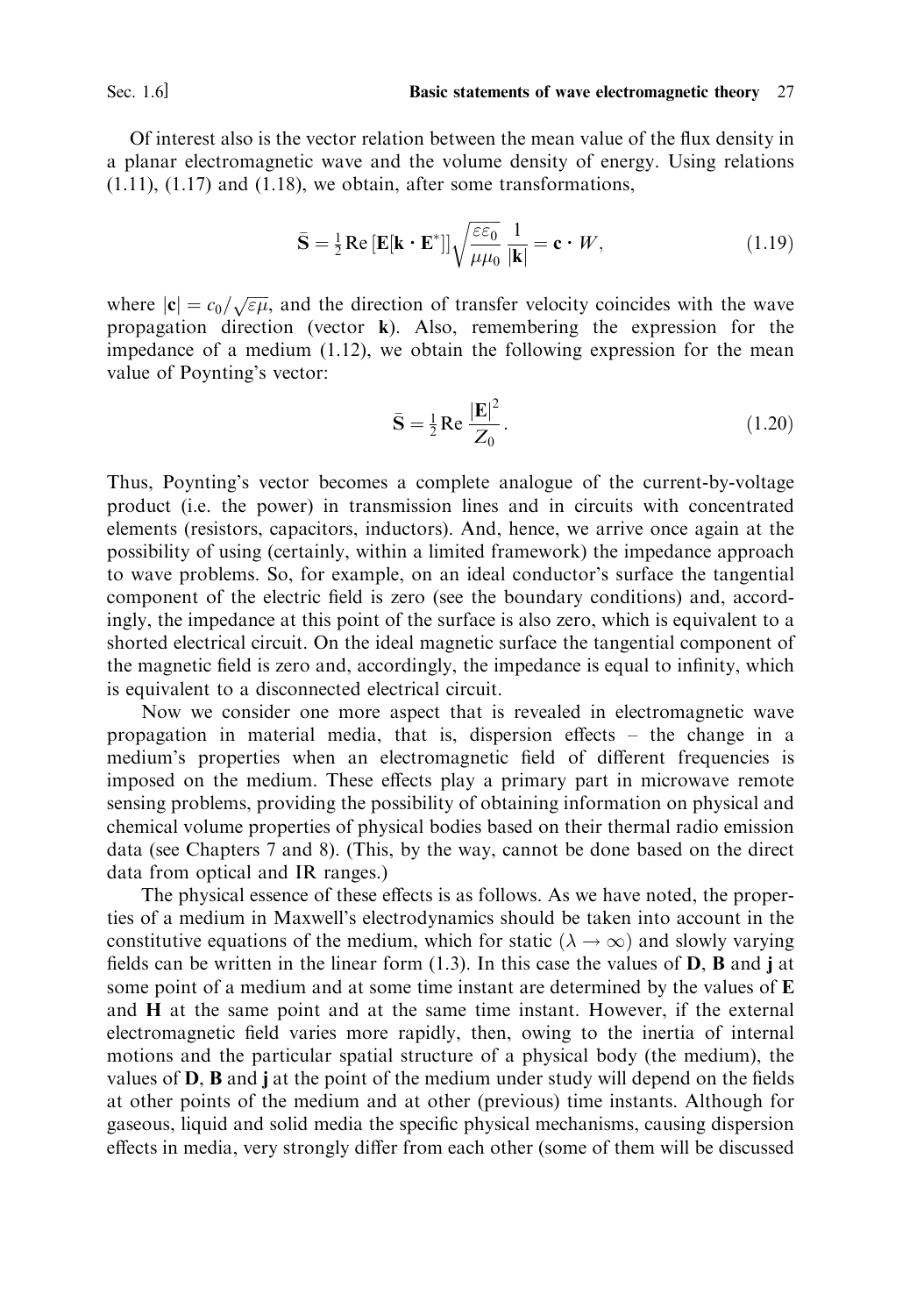in Chapter 8), nevertheless, the dispersion properties of media can be described in a unified and convenient manner using the notion of a complex relative permittivity (remember, that the relative permeability of the majority of natural media is equal to unity). For this purpose fields are considered which depend on time according to a sine law (the Fourier presentation), and complex quantities are used for describing these fields.

If only the frequency dispersion in a medium is taken into account, the constitutive equations of the medium  $(1.3)$  have the following form:

$$
\mathbf{D}(\omega, r) = \varepsilon(\omega)\mathbf{E}(\omega, r); \mathbf{j}(\omega, r) = \sigma(\omega)\mathbf{E}(\omega, r). \tag{1.21}
$$

Whereas in the non-dispersed medium the relative permittivity is a purely reactive parameter and the conductivity is purely active one, in the medium with dispersion this distinction is lost (see, for example, Alpert et al., 1953). As the frequency of the external field approaches some natural frequencies in a medium, the distinction between the properties of dielectrics and conductors completely disappears (for fresh water this wavelength equals about 1 cm). So, the presence of an imaginary part of the relative permittivity in a medium is indistinguishable, from the macroscopic point of view, from the existence of conductivity  $-$  both of them cause release of the heat. Thus, for high-frequency monochromatic fields it is convenient to introduce, instead of relative permittivity and conductivity, the complex relative permittivity, which combines both these notions. The same characteristic includes the so-called dielectric losses, which are determined by that part of the external variable electric field that is transformed into heat at repolarization of a dielectric. All motions of particles in a substance are related to dissipation of the part of energy imparted to particles by the electric field. Finally, this part of energy transfers into heat. If the small displacements of electrons and ions play a basic part in the polarization of a dielectric, then they can be considered as a set of harmonic oscillators, which undergo forced oscillations in the variable field. The losses of energy in such oscillations are maximal when the frequency of external effects is close to the frequency of the natural oscillations of the oscillators (the resonance). At exit from the resonance region the amplitudes of oscillations and the velocities of particles sharply decrease, and the dielectric (relaxation) losses become small. For the electronic polarization mechanism the maximum of losses falls on optical frequencies (about  $10^{15}$  Hz). For polarization caused by displacement of ions, the maximum of dielectric losses displaces into the IR range  $(10^{12} - 10^{13} \text{ Hz})$ . The lower frequencies (in the radio range) correspond to the maximum of losses with orientation-type polarization of individual molecules (fresh water) or of clusters of molecules (salted water). In electrically non-homogeneous media, intersurface polarization can be observed. It is caused by the motion of free carriers of charges accumulating near interface boundaries between the regions with heightened specific resistance (intercrystal layers, microcracks, fluctuations of physical-chemical composition, etc.) The maxima of dielectric losses for such media are situated in a wide range of frequencies  $(10^3 - 10^9 \text{ Hz})$ . Remarkable natural examples of such media are various modifications of sea ice and freshwater ice, the moist soil with combined water electrolytes inside the ground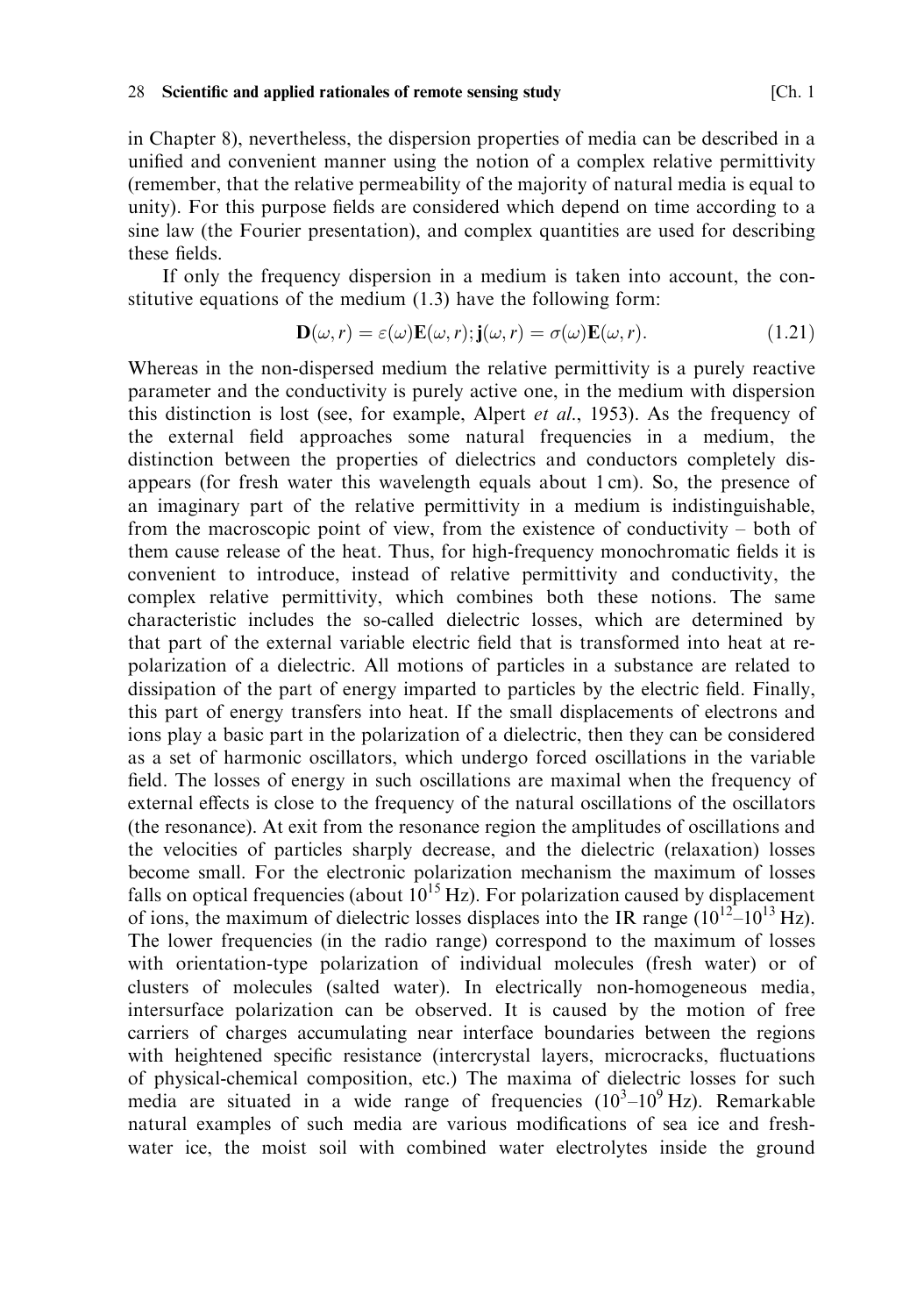Sec. 1.6

Basic statements of wave electromagnetic theory 29

volume, as well as the water-ice system and the snow cover at the phase transition instant.

To introduce the complex relative permittivity we consider the propagation of a planar electromagnetic wave in the isotropic homogeneous medium with a finite value of conductivity in the  $z$  direction of a right-handed-screw coordinate system  $(x, y, z)$ . The electric field is directed along axis x and the magnetic field along axis y. Then Maxwell's equations will assume the following form of a wave equation for  $E_x$ :

$$
\frac{\partial^2 E_x}{\partial z^2} - \varepsilon_0 \varepsilon \mu_0 \mu \frac{\partial^2 E_x}{\partial t^2} - \mu_0 \mu \sigma \frac{\partial E_x}{\partial t} = 0.
$$
 (1.22)

A similar equation can also be obtained for the magnetic field component  $H_v$ . The solution of equation (1.22) with respect to  $E_r$  can be written in the following compact complex form:

$$
E_x = E_{x0} \exp(j\omega t + j\dot{\psi}), \qquad (1.23)
$$

where  $\dot{\psi}$  is the total complex phase, *n* is the complex refractive index for the conducting medium:

$$
\dot{\psi} = \frac{\omega}{c_0} \dot{n} z, \dot{n} = n + j\chi. \tag{1.24}
$$

Now we introduce the complex relative permittivity of a medium as:

$$
\dot{\varepsilon} = \varepsilon_1 + j\varepsilon_2 = (\dot{n})^2. \tag{1.25}
$$

From this definition we can easily obtain the direct relation:

$$
\operatorname{Re}\dot{\varepsilon} = \varepsilon_1 = n^2 - \chi^2, \operatorname{Im}\dot{\varepsilon} = \varepsilon_2 = 2n\chi,\tag{1.26}
$$

and the opposite one:

$$
n^2 = \frac{\varepsilon_1}{2} \left( 1 + \sqrt{1 + \text{tg}^2 \delta} \right),\tag{1.27}
$$

$$
\chi^2 = \frac{\varepsilon_1}{2} \left( \sqrt{1 + \text{tg}^2 \delta} - 1 \right). \tag{1.28}
$$

Here the quantity tg  $\delta = \epsilon_2/\epsilon_1$  was called the tangent of the angle of losses in a medium.

In the presence of complicated relaxation mechanisms of polarization in a medium the introduced complex relative permittivity (and, accordingly, the complex refractive index) can be a rather complicated function of frequency (or of the wavelength). So far we have considered the simplest version of a non-dispersed (in dielectric properties) medium with a finite conductivity.

Substituting  $(1.23)$  into  $(1.22)$ , we obtain the required solution in the form of two exponents, the first of which describes the total attenuation in a medium, and the argument in the second exponent determines the time delay of a signal, when it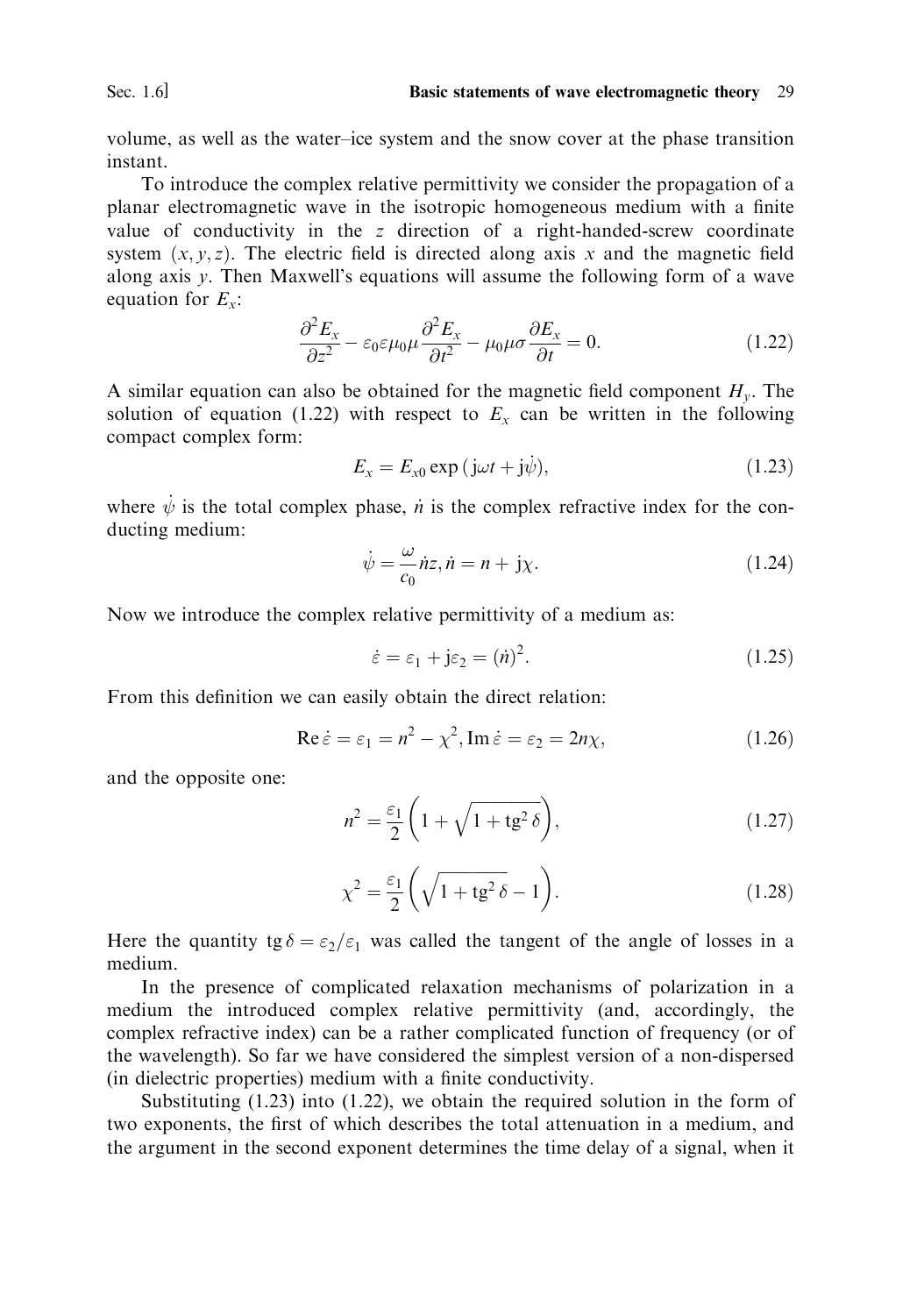passes distance  $z$  in a medium:

$$
\dot{E}_x = E_{x0} \exp\left(-\frac{\omega}{c_0} \chi z\right) \exp\left(j\omega\left(t - \frac{n}{c_0} z\right)\right),\tag{1.29a}
$$

$$
\dot{H}_y = \frac{E_{x0}}{\dot{Z}_c} \exp\left(-\frac{\omega}{c_0} \chi z\right) \exp\left(j\omega\left(t - \frac{n}{c_0} z\right)\right).
$$
 (1.29b)

The wave resistance of a medium in the case under consideration (of finite conductivity) is a complex quantity:

$$
\dot{Z}_c = \sqrt{\frac{\mu\mu_0}{\dot{\varepsilon}\varepsilon_0}} = \sqrt{\frac{\mu\mu_0}{\varepsilon_0\varepsilon_1(1 + \text{jt}g\delta)}} = |\dot{Z}_c|\exp\left(\text{j}\varphi\right),\tag{1.30}
$$

where

$$
|\dot{Z}_c| = \sqrt{\frac{\mu_0 \mu \cos \delta}{\varepsilon_0 \varepsilon}}, \varphi = \frac{\delta}{2}
$$

The presence of losses in a medium leads to a decrease in the magnitude of wave resistance of a medium, *i.e.* to an increase in the magnetic field value for a given electric field value. In addition, the phase shift appears between vectors  $\bf{E}$  and  $\bf{H}$ , the magnetic field vector being delayed in phase with respect to vector  $\bf{E}$  by the angle equal to a half of the angle of losses  $(\delta/2)$ . The phase velocity of a planar wave is  $v_p = c_0/n(\sigma)$ , and the wavelength in a medium  $\lambda = \lambda_0/n(\sigma)$  is less than its values in a loss-free medium with the same dielectric parameters, and at a given frequency they decrease with increasing conductivity (see  $(1.27)$ ). Complex Poynting's vector contains both the real and imaginary part, which implies that there exist both active (transfer) and reactive heating fluxes of energy.

Proceeding from the solution obtained, important propagation parameters are introduced, namely, the coefficient of attenuation in a medium per unit length along the field  $\gamma_{\varepsilon} = (\omega/c_0)\chi$  (neper/m), and the time delay of a signal  $\Delta t = (n/c_0)z$ . These propagation parameters play an important part in practical observation, since they can be measured experimentally to a high accuracy.

Taking into account relation (1.28), we obtain the important relationship between the value of specific coefficient of attenuation in a medium with its dielectric characteristics:

$$
\gamma_E = \frac{2\pi}{\lambda_0} \sqrt{\frac{\varepsilon_1}{2}} \sqrt{\sqrt{1 + \text{tg}^2 \delta} - 1}.
$$
\n(1.31)

For semi-transparent media with a small value of the tangent of the angle of losses, tg $\delta \ll 1$ , relation (1.31) is transformed into the well-known expression, which is often used for experimental estimations in various ranges of wavelengths (from optical to radiowayes):

$$
\gamma_E = \frac{\pi}{\lambda_0} \sqrt{\varepsilon_1} \,\mathrm{tg}\delta. \tag{1.32}
$$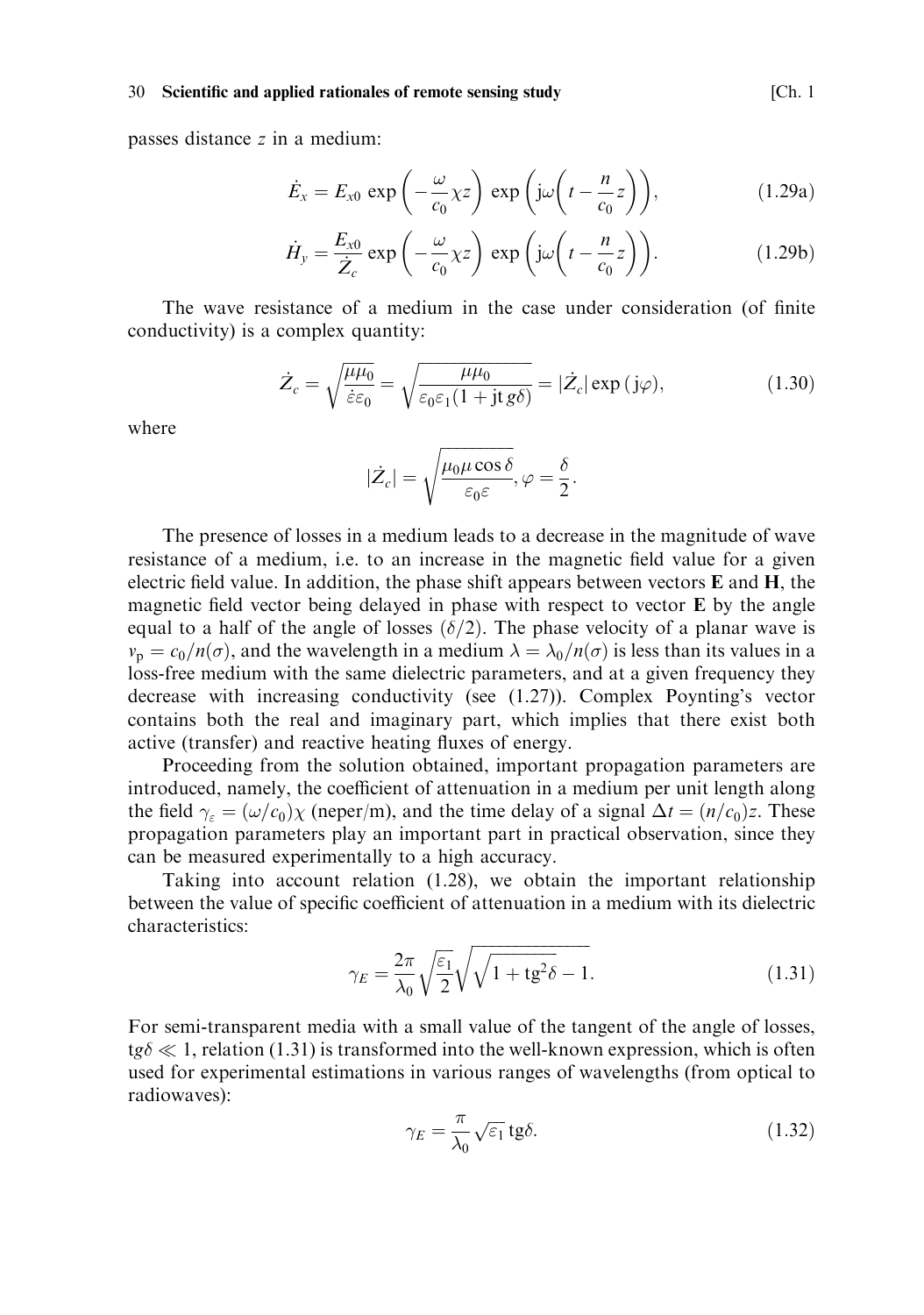Note here one important circumstance: the specific coefficient of attenuation in a medium depends both on the real part of the relative permittivity, and on the imaginary part.

Since the energy flux through the surface unit, transferred by the electromagnetic wave (Poynting's vector) is proportional to the square of the amplitude of the electric field strength (1.20) and, in other words, to the radiation intensity, then, on the basis of  $(1.20)$  and  $(1.29)$ , the specific attenuation in a medium for the radiation intensity is equal:  $\gamma_p = 2\gamma_E$ .

In experimental practice, for convenient coordination of the total attenuation in a medium, expressed in terms of the first component in relation (1.29), with specific coefficient of attenuation in a medium, an approach is used that determines the characteristics of attenuation in a medium in the logarithmic scale. The physical sense of this approach is fairly obvious. The expression for intensity of radiation, past the distance  $z$  in a medium, can be presented as

$$
|S(z)| = |S(0)| \exp(-\gamma_p z).
$$

Taking the logarithm from both parts of the equality, we obtain the expression in the logarithmic form for the total attenuation in a medium occurring at the distance z. This expression, expressed in decibels (dB), is as follows:

$$
\gamma(d\mathbf{B}) = 10 \lg |S(0)| / |S(z)| = 20 \lg |E(0)| / |E(z)| = 4.3 \gamma_p z,\tag{1.33}
$$

and the expression for the total attenuation in a medium per unit length is written as:

$$
\gamma(d\mathbf{B}/\mathbf{m}) = 4.3\gamma_p \left( \text{neper/m} \right) = 8.69\gamma_E \left( \text{neper/m} \right). \tag{1.34}
$$

It can easily be seen from  $(1.33)$  that the total attenuation in a medium of  $1 dB$ corresponds to a 1.26-fold change of radiation intensity (a 1.12-fold change of the field), 3 dB corresponds to a 2-fold change of intensity (a 1.41-fold change of the field), 10dB corresponds to a 10-fold change of intensity (a 3.16-fold change of the field), and 20 dB corresponds to a 100-fold change of intensity (a 10-fold change of the field), etc. When the radiation passes through various media with different attenuations, its total attenuation is the sum of individual attenuations expressed in the logarithmic scale. This circumstance is very often used, both in observational experiments and in technological applications.

Consider now another important characteristic whose value for various natural media will be fairly frequently used in remote sensing data analysis. We mean the distance (depth), passing which the electromagnetic field weakens  $e$  times in a medium and, accordingly, the information on the physical properties of a substance can be obtained from this layer based on the thermal radiation data. This characteristic is called the depth of field penetration into the medium (the skin-layer), and it is determined as a quantity the reciprocal of the coefficient of attenuation:

$$
L_S = \frac{1}{\gamma_E} = \frac{\lambda_0}{2\pi} \left[ \frac{\varepsilon_1}{2} \left( \sqrt{1 + \text{tg}^2 \delta} - 1 \right) \right]^{-1/2}.
$$
 (1.35)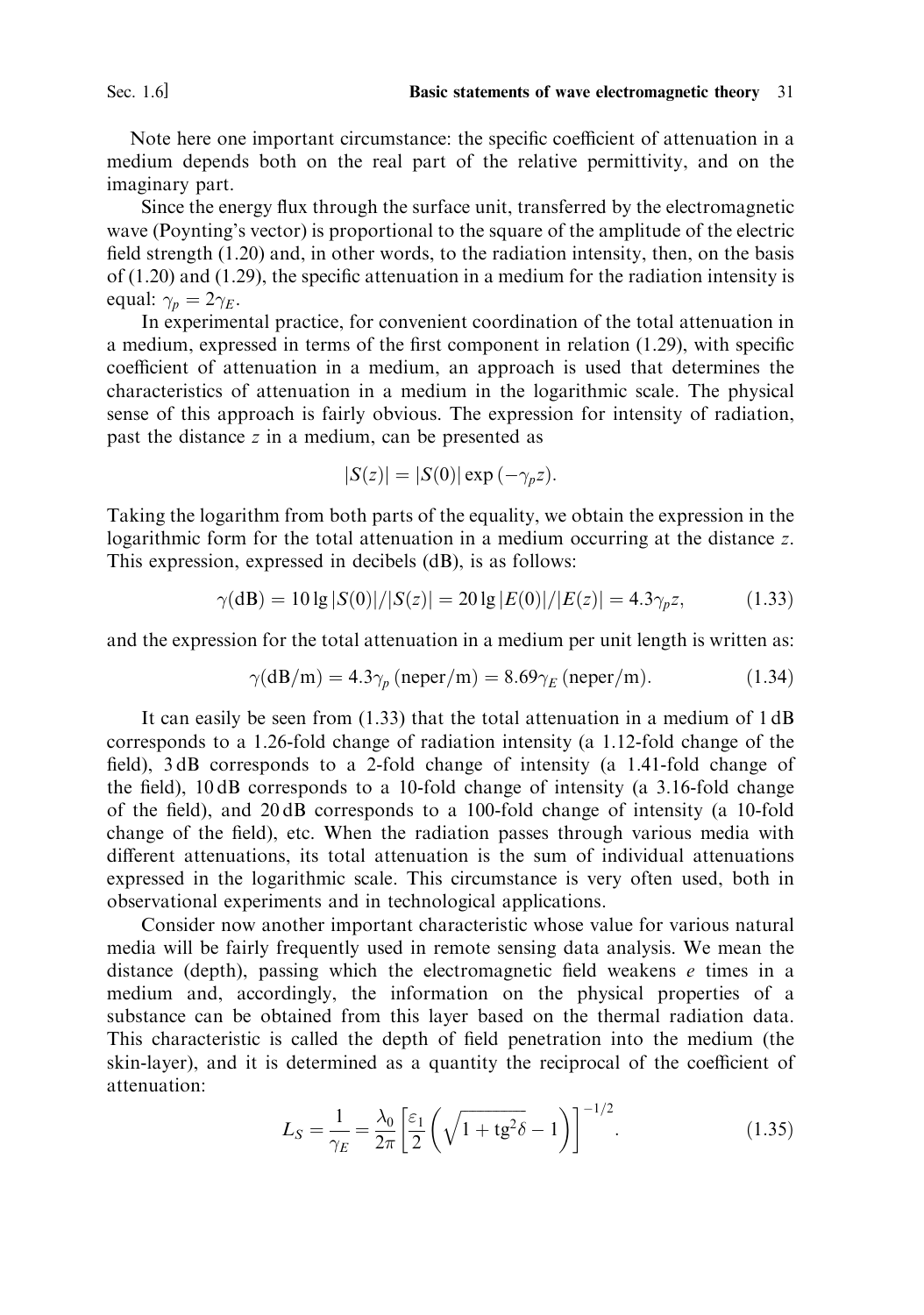So, as we have noted, Maxwell's wave equations describe an extensive area of physical phenomena. These equations underlie electrical engineering and radio engineering and play a fundamental part in the development of such topical directions of modern physics and geophysics as remote sensing of the Earth, planets and interplanetary space, plasma physics, magnetic hydrodynamics, nonlinear optics, astrophysics and other disciplines. Maxwell's equations are directly inapplicable only at high frequencies (in the X-ray and gamma ranges), where purely quantum effects become essential. However, in a number of problems, quantum effects can also be essential in lower-frequency bands – optical and  $IR$  – and even in the microwave band (the thermal emission of gases). The solution of such problems necessitate the use of quantum concepts, such as the flux of quasi-particles – photons (see Chapter 11).

The complete solution of Maxwell's equations is fairly labour-intensive and cannot be obtained in the general form. However, depending on the relation between the wavelength  $(\lambda)$  of the electromagnetic field used in science experiments or in technological applications, and the geometric size of physical objects  $(L)$ , a number of important approximations can be obtained. So, for  $\lambda \gg L$  the quasi-stationary approximation is used. It is characterized by the fact that electromagnetic processes can be concentrated at separate components (resistors, capacitors, inductors) and that the method of complex impedance (or, in other words, complex Kirchhoff's rules for branched electrical circuits (Krug, 1936)) is used in calculations. This approach has been successfully used in both electrical engineering and radio engineering applications, as well as in physical experiments and in radio communication and TV broadcasting practice. For the reverse relation  $\lambda \ll L$  the approximation approach is called the geometrical optics approximation; it uses beam concepts for electromagnetic radiation propagation, including such features as the rectilinearity of light beams, geometrical shadow and the reflection and refraction of light. All these features are well known from daily life. Owing to the achievements of calculus, the methods for the calculation of electromagnetic processes in the geometrical optics approximation have reached high perfection. For the relation  $\lambda \leq L$  the approximation approach is called the theory of long lines, which is characterized by the use of the ideology of dispersed (distributed in a line) capacitive and inductive parameters and the use of the impedance approach in calculations. The most complicated case is the area, where the relation is  $\lambda \approx L$ , and, thus, the use of complete diffraction approaches and complete solutions of Maxwell's equations is necessary. Till now a great diversity of modifications of the approaches mentioned has been obtained, so that it is actually impossible (and, apparently, inexpedient) to give any completed form of approaches with their frequency – spatial differentiation. There exist a lot of interdependent approaches; so, the geometrical and wave approaches are formally combined in the geometrical diffraction theory, in which, along with rectilinear beams, the existence of various types of diffracted (curved) beams is postulated. At present, the solution of virtually any physical problem of the interaction of electromagnetic radiation with physical bodies can be obtained in various approximations (or in combinations of approximations), and the major problem